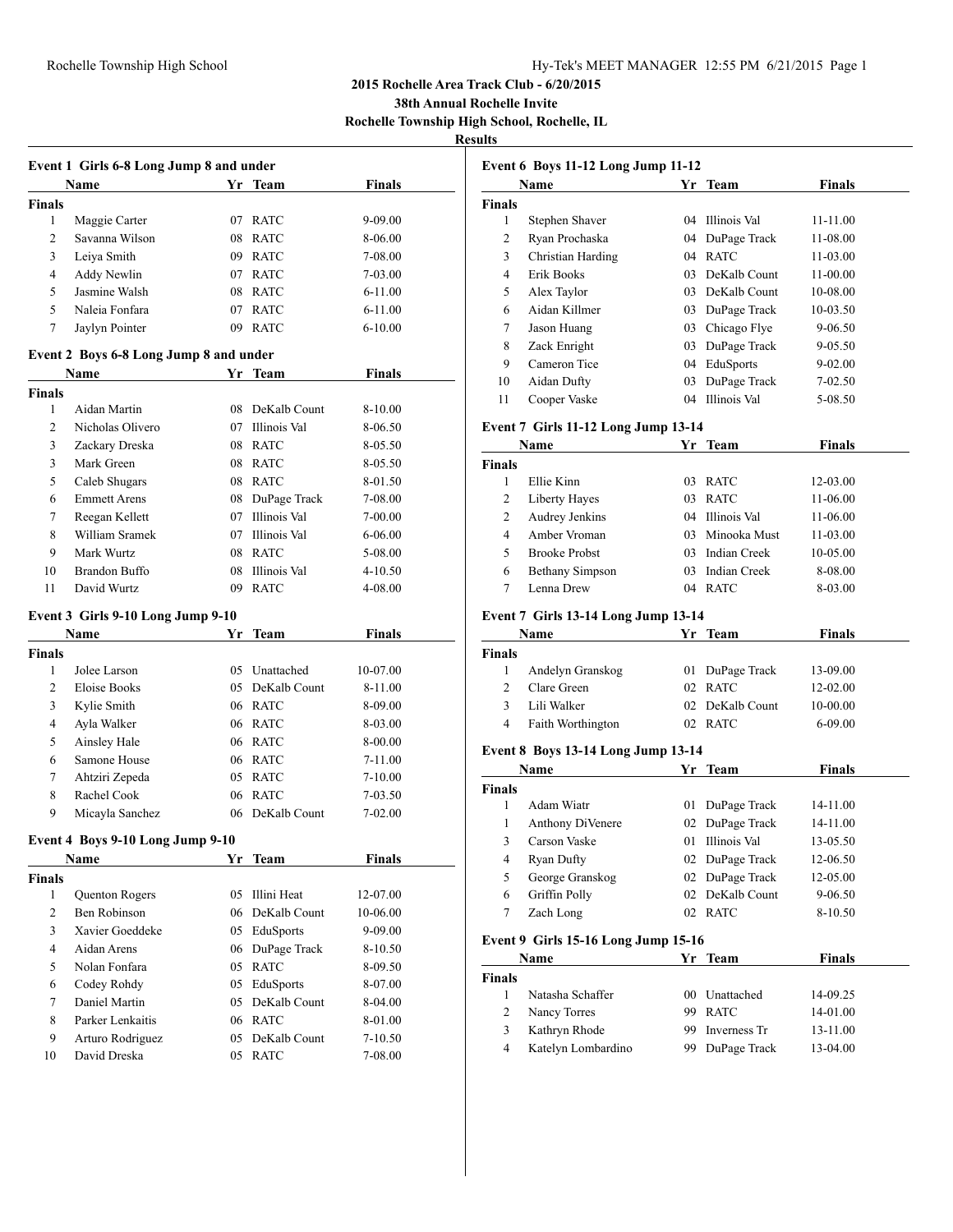**38th Annual Rochelle Invite**

**Rochelle Township High School, Rochelle, IL**

|                    | Event 9 Girls 19-34 Long Jump 15-16        |                 |                              |                      |  |
|--------------------|--------------------------------------------|-----------------|------------------------------|----------------------|--|
|                    | Name                                       |                 | Yr Team                      | <b>Finals</b>        |  |
| <b>Finals</b>      |                                            |                 |                              |                      |  |
| 1                  | Alexandra Enright                          |                 | 96 DuPage Track              | 14-05.00             |  |
|                    | <b>Event 10 Boys 15-16 Long Jump 15-16</b> |                 |                              |                      |  |
|                    | Name                                       |                 | Yr Team                      | Finals               |  |
| <b>Finals</b>      |                                            |                 |                              |                      |  |
| 1                  | Tommy Paprocki                             |                 | 99 DuPage Track              | 17-05.00             |  |
| 2                  | Joakim Wadstein                            | 00 <sup>1</sup> | Norrkoping t                 | 15-00.00             |  |
| 3                  | Ryan Friestad                              | $00\,$          | <b>RATC</b>                  | 11-07.00             |  |
| 4                  | Joe Worhtington                            |                 | 00 RATC                      | 9-09.00              |  |
|                    | <b>Event 10 Boys 17-18 Long Jump 15-16</b> |                 |                              |                      |  |
|                    | Name                                       |                 | Yr Team                      | <b>Finals</b>        |  |
| <b>Finals</b>      |                                            |                 |                              |                      |  |
| 1                  | Daniel Gaynes                              |                 | 97 DuPage Track              | 19-10.00             |  |
| 2                  | Douglas Stuehler                           |                 | 98 DuPage Track              | 19-02.00             |  |
| 3                  | Nicholas Klecki                            | 98              | DuPage Track                 | 19-00.50             |  |
| 4                  | Greg Love                                  | 98              | DuPage Track                 | 18-03.00             |  |
| 5                  | Nolan Barajas                              | 97              | Minooka Must                 | 17-08.00             |  |
|                    | Event 100 Girls 13-14 Triple Jump 13-14    |                 |                              |                      |  |
|                    | <b>Name</b>                                |                 | Yr Team                      | <b>Finals</b>        |  |
| <b>Finals</b>      |                                            |                 |                              |                      |  |
| 1                  | Sarah Dreska                               | 01              | <b>RATC</b>                  | 25-00.00             |  |
|                    | Event 100 Girls 15-16 Triple Jump 13-14    |                 |                              |                      |  |
|                    |                                            |                 | Yr Team                      | <b>Finals</b>        |  |
|                    | <b>Name</b>                                |                 |                              |                      |  |
|                    |                                            |                 |                              |                      |  |
| <b>Finals</b><br>1 | Natasha Schaffer                           |                 | 00 Unattached                |                      |  |
| 2                  | Alexis Crawford                            |                 | 99 RATC                      | 33-01.25<br>25-00.50 |  |
|                    |                                            |                 |                              |                      |  |
|                    | Event 100 Girls 17-18 Triple Jump 13-14    |                 |                              |                      |  |
|                    | Name                                       |                 | Yr Team                      | <b>Finals</b>        |  |
| <b>Finals</b>      |                                            |                 |                              |                      |  |
| 1                  | <b>Emalee Smith</b>                        |                 | 97 DuPage Track              | 33-01.00             |  |
| $\overline{2}$     | Jasmine Gragg                              | 98              | Minooka Must                 | 30-05.00             |  |
| 3                  | Taylor Carl                                |                 | 96 Minooka Must              | 24-05.25             |  |
|                    | Event 101 Boys 13-14 Triple Jump 13-14     |                 |                              |                      |  |
|                    | Name Yr Team                               |                 |                              | Finals               |  |
| <b>Finals</b>      |                                            |                 |                              |                      |  |
| 1                  | Carson Klein                               | 01              | DeKalb Count                 | 27-05.50             |  |
|                    | Event 101 Boys 17-18 Triple Jump 13-14     |                 |                              |                      |  |
|                    | Name                                       |                 | Yr Team                      | <b>Finals</b>        |  |
| <b>Finals</b>      |                                            |                 |                              |                      |  |
| 1                  | Aj MacGee                                  | 98              | Waukegan Rap                 | 47-02.00             |  |
| 2                  | Daniel Gaynes                              | 97              | DuPage Track                 | 40-09.75             |  |
| 3                  | Douglas Stuehler                           | 98              | DuPage Track                 | 38-11.00             |  |
| 4                  | Griffin Schroeder                          | 98              | DeKalb Count                 | 38-10.50             |  |
| 5<br>6             | Greg Love<br>Nolan Barajas                 | 98<br>97        | DuPage Track<br>Minooka Must | 38-07.50<br>36-11.50 |  |

|                | Event 101 Boys 19-34 Triple Jump 13-14       |    |                 |               |
|----------------|----------------------------------------------|----|-----------------|---------------|
|                | Name<br><b>Solution Start Transfer Team</b>  |    |                 | <b>Finals</b> |
| Finals         |                                              |    |                 |               |
| 1              | Joseph Ward                                  |    | 93 Unattached   | 39-11.50      |
|                | Event 201 Girls 11-12 High Jump 9-10         |    |                 |               |
|                | Name                                         |    | Yr Team         | Finals        |
| Finals         |                                              |    |                 |               |
| 1              | <b>Brooke Probst</b>                         |    | 03 Indian Creek | 3-09.00       |
| $\overline{c}$ | Morgan Haas                                  |    | 03 RATC         | $3 - 03.00$   |
|                | Event 201 Boys 9-10 High Jump 9-10           |    |                 |               |
|                | Name                                         |    | Yr Team         | <b>Finals</b> |
| Finals         |                                              |    |                 |               |
| $\mathbf{1}$   | Owen Haas                                    |    | 05 RATC         | $3-06.00$     |
| $\overline{c}$ | David Dreska                                 |    | 05 RATC         | $3 - 00.00$   |
| $---$          | Wesley Brown                                 |    | 05 RATC         | NH            |
|                |                                              |    |                 |               |
|                | <b>Event 201 Boys 11-12 High Jump 9-10</b>   |    |                 |               |
|                | Name                                         |    | Yr Team         | <b>Finals</b> |
| Finals         |                                              |    |                 |               |
| 1              | Noah Brown                                   |    | 04 RATC         | $3-09.00$     |
| $\overline{c}$ | Cameron Tice                                 |    | 04 EduSports    | $3 - 03.00$   |
| ---            | Josue Huerta                                 |    | 03 RATC         | NH            |
|                | <b>Event 205 Girls 13-14 High Jump 13-14</b> |    |                 |               |
|                | Name                                         |    | Yr Team         | <b>Finals</b> |
| Finals         |                                              |    |                 |               |
| 1              | Andelyn Granskog                             |    | 01 DuPage Track | 4-07.00       |
| 2              | Allison Quinn                                |    | 01 Minooka Must | 4-04.00       |
| 2              | Elizabeth Edgcomb                            | 02 | Illinois Val    | $4 - 04.00$   |
|                |                                              |    |                 |               |
|                | Event 205 Women 15-16 High Jump 13-14        |    |                 |               |
|                | Name                                         |    | Yr Team         | <b>Finals</b> |
| Finals         |                                              |    |                 |               |
| 1              | Mckenzie Krich                               |    | 00 Unattached   | 5-00.00       |
| 2              | Kathryn Rhode                                |    | 99 Inverness Tr | 4-09.00       |
| 3              | Cassidy Kraft                                |    | 99 DuPage Track | 4-04.00       |
| $\overline{4}$ | Alexis Crawford                              |    | 99 RATC         | 4-01.00       |
| $---$          | Kennedy Youngblood                           |    | 00 DuPage Track | NH            |
|                | Event 205 Women 17-18 High Jump 13-14        |    |                 |               |
|                | Name                                         |    | Yr Team         | Finals        |
| Finals         |                                              |    |                 |               |
| 1              | Allison Wahrman                              |    | 98 DuPage Track | 4-09.00       |
| 1              | Jasmine Gragg                                |    | 98 Minooka Must | 4-09.00       |
| 3              | Taylor Carl                                  |    | 96 Minooka Must | 4-07.00       |
| 3              | Hannah Schilb                                |    | 97 DuPage Track | 4-07.00       |
|                |                                              |    |                 |               |
|                | Event 205 Boys 13-14 High Jump 13-14         |    |                 |               |
|                | <b>Name</b>                                  |    | Yr Team         | <b>Finals</b> |
| Finals         |                                              |    |                 |               |
| $\mathbf{1}$   | Kevin Weier                                  | 01 | DuPage Track    | 4-09.00       |
| $\overline{c}$ | Ryan Dufty                                   | 02 | DuPage Track    | 4-06.00       |
| 3              | Carson Klein                                 | 01 | DeKalb Count    | 4-03.00       |
|                |                                              |    |                 |               |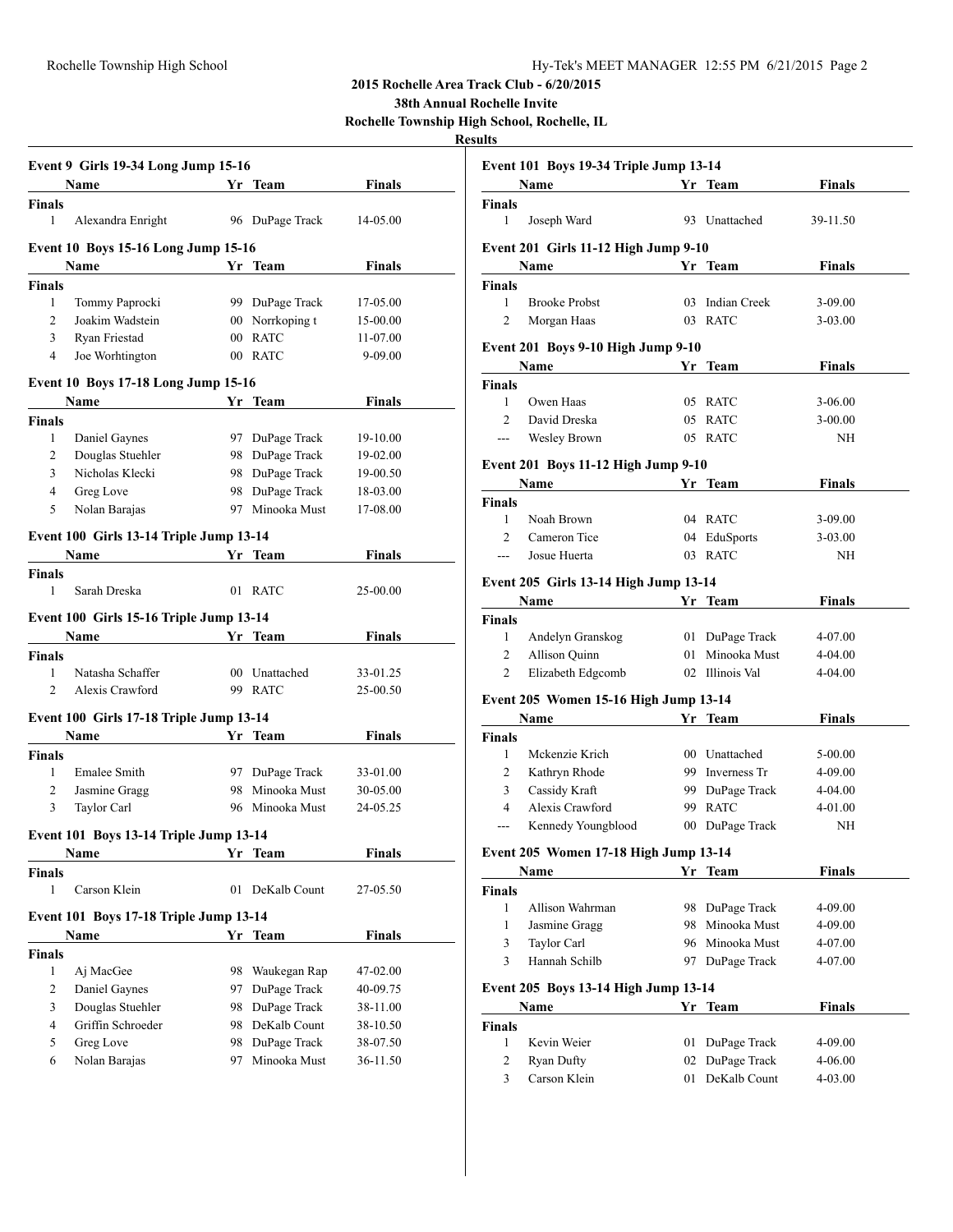|                    | Finals  (Event 205 Boys 13-14 High Jump 13-14)          |    |                 |               |
|--------------------|---------------------------------------------------------|----|-----------------|---------------|
|                    | Name                                                    |    | Yr Team         | <b>Finals</b> |
| $\overline{4}$     | George Granskog                                         |    | 02 DuPage Track | 4-00.00       |
| 5                  | Griffin Polly                                           |    | 02 DeKalb Count | $3 - 09.00$   |
|                    | Event 205 Men 15-16 High Jump 13-14                     |    |                 |               |
|                    | Name                                                    |    | Yr Team         | Finals        |
| <b>Finals</b>      |                                                         |    |                 |               |
| 1                  | Andrew Myers                                            |    | 99 RATC         | $6 - 00.00$   |
| 2                  | Nicholas Jackson                                        |    | 99 Unattached   | 5-10.00       |
| $\overline{c}$     | Joakim Wadstein                                         |    | 00 Norrkoping t | 5-10.00       |
| 4                  | William Plant                                           |    | 99 DeKalb Count | 4-06.00       |
|                    | Event 205 Men 17-18 High Jump 13-14                     |    |                 |               |
|                    | Name                                                    |    | Yr Team         | <b>Finals</b> |
| <b>Finals</b>      |                                                         |    |                 |               |
| 1                  | Noah Adams                                              |    | 97 Unattached   | 6-04.00       |
| 2                  | Jake Wayda                                              |    | 97 Unattached   | $6 - 02.00$   |
| 3                  | Nicholas Klecki                                         |    | 98 DuPage Track | $6 - 00.00$   |
| $\overline{4}$     | Griffin Schroeder                                       |    | 98 DeKalb Count | 5-08.00       |
| 5                  | Giovanni Basso                                          |    | 97 DuPage Track | 5-04.00       |
| ---                | Nolan Barajas                                           |    | 97 Minooka Must | NH            |
|                    | Event 221 Boys 6-8 Shot Put 2 kg 8 and under            |    |                 |               |
|                    | Name                                                    |    | Yr Team         | <b>Finals</b> |
| <b>Finals</b>      |                                                         |    |                 |               |
| 1                  | Mark Wurtz                                              | 08 | <b>RATC</b>     | 11-03.00      |
| 2                  | David Wurtz                                             | 09 | <b>RATC</b>     | 7-00.50       |
|                    |                                                         |    |                 |               |
|                    | Event 221 Boys 9-10 Shot Put 2 kg 8 and under           |    |                 |               |
|                    | Name                                                    |    | Yr Team         | <b>Finals</b> |
| <b>Finals</b>      |                                                         |    |                 |               |
| 1                  | Gustav Cambier                                          |    | 05 DeKalb Count | 21-10.00      |
| 2                  | Owen Haas                                               |    | 05 RATC         | 20-08.50      |
| 3                  | Wesley Brown                                            |    | 05 RATC         | 14-05.75      |
| $\overline{4}$     | Lucas Brown                                             |    | 05 RATC         | 14-01.00      |
| 5                  | Arturo Rodriguez                                        |    | 05 DeKalb Count | 7-09.00       |
|                    | <b>Event 222 Girls 9-10 Shot Put 6 lb 9-10</b>          |    |                 |               |
|                    | Name                                                    |    | Yr Team         | Finals        |
| <b>Finals</b>      |                                                         |    |                 |               |
| 1                  | <b>Eloise Books</b>                                     |    | 05 DeKalb Count | 14-03.00      |
|                    | <b>Event 222 Girls 11-12 Shot Put 6 lb 9-10</b>         |    |                 |               |
|                    | Name                                                    |    | Yr Team         | <b>Finals</b> |
| <b>Finals</b>      |                                                         |    |                 |               |
| 1                  | Kendall Krich                                           |    | 03 Unattached   | 20-04.50      |
| $\overline{c}$     | Mackenzie Bialas                                        |    | 03 RATC         | 18-03.50      |
|                    |                                                         |    |                 |               |
|                    | <b>Event 222 Girls 13-14 Shot Put 6 lb 9-10</b><br>Name |    | Yr Team         | <b>Finals</b> |
|                    |                                                         |    |                 |               |
| <b>Finals</b><br>1 | Cristina Alfano                                         |    | 01 RATC         | 27-09.00      |
|                    |                                                         |    |                 |               |
| 2                  | Andelyn Granskog                                        | 01 | DuPage Track    | 27-04.00      |
| 3                  | Elliot Kraft                                            |    | 02 DuPage Track | 21-01.50      |
| 4                  | Faith Worthington                                       |    | 02 RATC         | 16-03.00      |

| Event 224 Girls 15-16 Shot Put 6 lb 11-12 |                                                  |     |                 |               |  |  |
|-------------------------------------------|--------------------------------------------------|-----|-----------------|---------------|--|--|
|                                           | Name                                             |     | Yr Team         | Finals        |  |  |
| <b>Finals</b>                             |                                                  |     |                 |               |  |  |
| $\mathbf{1}$                              | Tayla Schwarz                                    |     | 00 Unattached   | 38-01.00      |  |  |
| 2                                         | Lauren Sass                                      |     | 99 DuPage Track | 26-06.00      |  |  |
| 3                                         | Cassidy Kraft                                    | 99. | DuPage Track    | 16-02.00      |  |  |
|                                           | <b>Event 224 Girls 17-18 Shot Put 6 lb 11-12</b> |     |                 |               |  |  |
|                                           | Name                                             |     | Yr Team         | Finals        |  |  |
| <b>Finals</b>                             |                                                  |     |                 |               |  |  |
| 1                                         | Alexandra Enright                                |     | 96 DuPage Track | 37-05.50      |  |  |
| 2                                         | Hannah Schilb                                    |     | 97 DuPage Track | 26-04.25      |  |  |
| 3                                         | Allison Wahrman                                  |     | 98 DuPage Track | 25-02.50      |  |  |
|                                           | Event 225 Boys 11-12 Shot Put 6 lb 11-12         |     |                 |               |  |  |
|                                           | Name                                             |     | Yr Team         | Finals        |  |  |
| <b>Finals</b>                             |                                                  |     |                 |               |  |  |
| $\mathbf{1}$                              | Aidan Dufty                                      |     | 03 DuPage Track | 18-07.25      |  |  |
| 2                                         | Nikhil Myers                                     |     | 04 DuPage Track | 18-05.00      |  |  |
| Event 225 Boys 13-14 Shot Put 6 lb 11-12  |                                                  |     |                 |               |  |  |
|                                           | Name                                             |     | Yr Team         | <b>Finals</b> |  |  |
| Finals                                    |                                                  |     |                 |               |  |  |
| 1                                         | Conner Lynch                                     | 01  | DuPage Track    | 31-06.75      |  |  |
| 2                                         | Max Schilb                                       | 02  | DuPage Track    | 31-04.25      |  |  |
|                                           | Event 229 Boys 15-16 Shot Put 12lbs 15-16        |     |                 |               |  |  |
|                                           | Name                                             |     | Yr Team         | Finals        |  |  |
| Finals                                    |                                                  |     |                 |               |  |  |
| 1                                         | John Stefan                                      |     | 99 DuPage Track | 46-00.00      |  |  |
| 2                                         | Patrick Amerlan                                  |     | 00 DuPage Track | 24-02.50      |  |  |
| 3                                         | Joe Worhtington                                  |     | 00 RATC         | 17-04.00      |  |  |
|                                           | Event 229 Boys 17-18 Shot Put 12lbs 15-16        |     |                 |               |  |  |
|                                           | Name                                             |     | Yr Team         | Finals        |  |  |
| Finals                                    |                                                  |     |                 |               |  |  |
| 1                                         | Chago Basso                                      |     | 98 DuPage Track | 48-02.25      |  |  |
| 2                                         | Austin Lynch                                     |     | 98 DuPage Track | 46-00.00      |  |  |
| 3                                         | <b>Bryce Dillman</b>                             |     | 98 Illini Heat  | 43-00.50      |  |  |
| 4                                         | William Fick                                     | 97  | Minooka Must    | 40-00.00      |  |  |
| 5                                         | Jake Wayda                                       |     | 97 Unattached   | 37-10.50      |  |  |
| 6                                         | Giovanni Basso                                   |     | 97 DuPage Track | 36-11.75      |  |  |
|                                           | Event 229 Boys 19-34 Shot Put 12lbs 15-16        |     |                 |               |  |  |
|                                           | Name                                             |     | Yr Team         | <b>Finals</b> |  |  |
| <b>Finals</b>                             |                                                  |     |                 |               |  |  |
| 1                                         | George Wayda                                     |     | 94 Unattached   | 40-08.00      |  |  |
|                                           | Event 242 Girls 11-12 Discus Throw 1.0 kg 11-12  |     |                 |               |  |  |
|                                           |                                                  |     |                 |               |  |  |
|                                           | Name                                             |     | Yr Team         | <b>Finals</b> |  |  |
|                                           |                                                  |     |                 |               |  |  |
| <b>Finals</b><br>$\mathbf{1}$             | Kendall Krich                                    |     | 03 Unattached   | 47-09         |  |  |
| 2                                         | <b>Bethany Simpson</b>                           |     | 03 Indian Creek | 41-00         |  |  |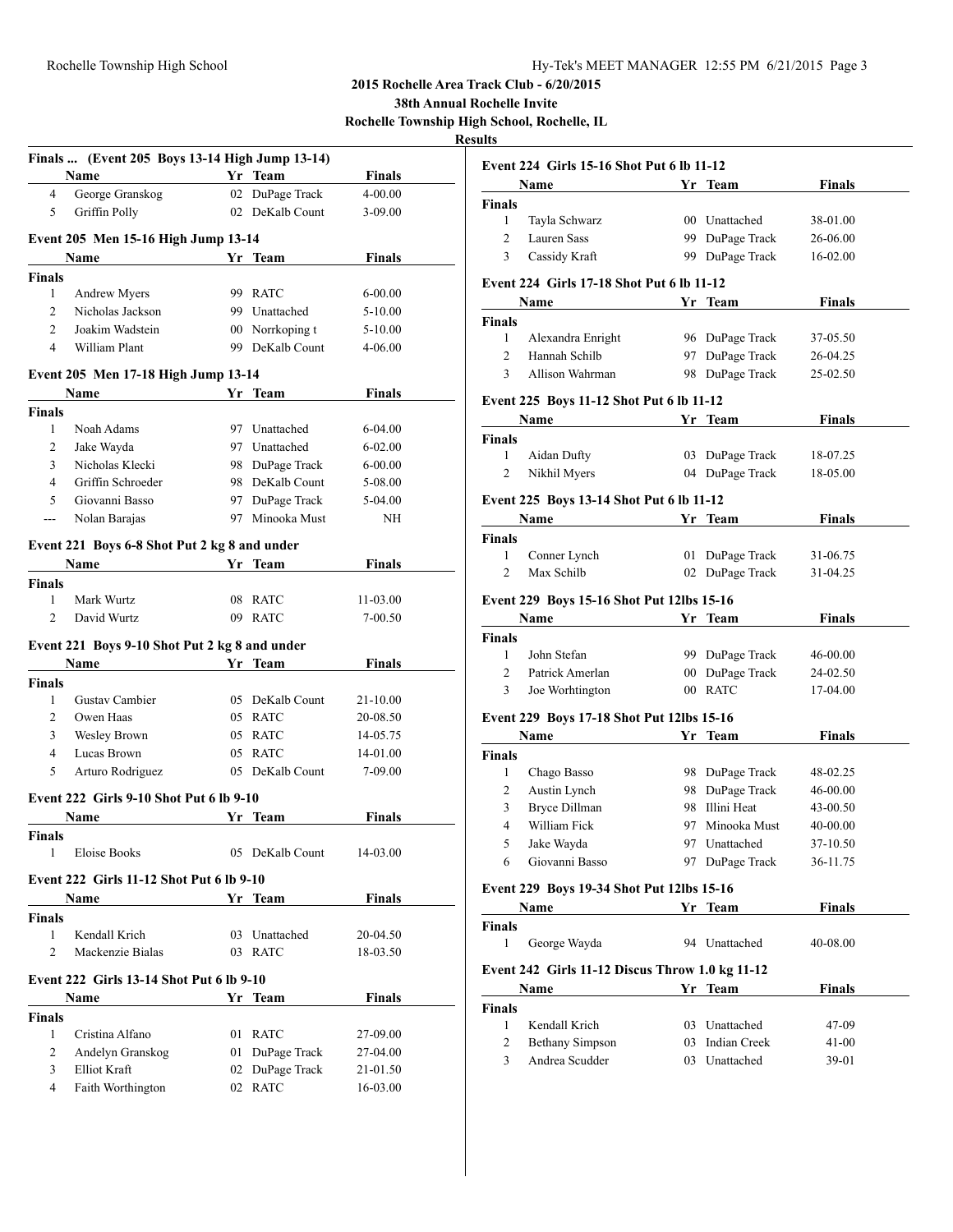**38th Annual Rochelle Invite**

**Rochelle Township High School, Rochelle, IL**

## **Results**

|                    | Event 242 Girls 13-14 Discus Throw 1.0 kg 11-12<br><b>Name</b> |     | Yr Team         | Finals        |
|--------------------|----------------------------------------------------------------|-----|-----------------|---------------|
| <b>Finals</b>      |                                                                |     |                 |               |
| 1                  | Cristina Alfano                                                |     | 01 RATC         | 58-11.50      |
|                    | Event 242 Girls 15-16 Discus Throw 1.0 kg 11-12                |     |                 |               |
|                    | <b>Name</b>                                                    |     | Yr Team         | <b>Finals</b> |
| <b>Finals</b>      |                                                                |     |                 |               |
| 1                  | Tayla Schwarz                                                  |     | 00 Unattached   | 108-01        |
| 2                  | <b>Lauren Sass</b>                                             |     | 99 DuPage Track | 76-11         |
|                    | Event 243 Boys 11-12 Discus Throw 1.0 kg 11-12                 |     |                 |               |
|                    | Name                                                           |     | Yr Team         | Finals        |
| Finals             |                                                                |     |                 |               |
| 1                  | Zack Enright                                                   |     | 03 DuPage Track | 46-00         |
| 2                  | Cristian Lager                                                 |     | 04 DuPage Track | $40 - 01$     |
|                    | Event 243 Boys 13-14 Discus Throw 1.0 kg 11-12                 |     |                 |               |
|                    | <b>Name</b>                                                    |     | Yr Team         | <b>Finals</b> |
| <b>Finals</b>      |                                                                |     |                 |               |
| 1                  | John Peckys                                                    |     | 02 DeKalb Count | 91-02         |
| 2                  | Conner Lynch                                                   | 01  | DuPage Track    | 80-08         |
| 3                  | Max Schilb                                                     | 02  | DuPage Track    | 64-03         |
|                    | Event 247 Boys 15-16 Discus Throw 1.6 kg 15-16                 |     |                 |               |
|                    | Name                                                           |     | Yr Team         | Finals        |
| Finals             |                                                                |     |                 |               |
| 1                  | John Stefan                                                    |     | 99 DuPage Track | 137-00        |
| 2                  | John Webb                                                      |     | 99 DuPage Track | 116-01        |
| 3                  | Dan Spejcher                                                   |     | 00 DuPage Track | 81-02         |
| $\overline{4}$     | <b>Austin Bell</b>                                             |     | 99 DeKalb Count | 77-09         |
| 5                  | Patrick Amerlan                                                |     | 00 DuPage Track | 54-05.50      |
|                    | Event 247 Boys 17-18 Discus Throw 1.6 kg 15-16                 |     |                 |               |
|                    | Name                                                           |     | Yr Team         | <b>Finals</b> |
| <b>Finals</b>      |                                                                |     |                 |               |
| 1                  | Bryce Dillman                                                  |     | 98 Illini Heat  | 146-02.50     |
| 2                  | Austin Lynch                                                   | 98. | DuPage Track    | 145-09.50     |
| 3                  | Chago Basso                                                    | 98  | DuPage Track    | 143-07        |
| 4                  | William Fick                                                   | 97  | Minooka Must    | 129-05        |
| 5                  | Giovanni Basso                                                 |     | 97 DuPage Track | 117-10.50     |
|                    | <b>Event 260 Girls 13-14 Pole Vault 13-14</b>                  |     |                 |               |
|                    | Name                                                           |     | Yr Team         | Finals        |
| <b>Finals</b>      |                                                                |     |                 |               |
| 1                  | Elliot Kraft                                                   |     | 02 DuPage Track | $6 - 06.00$   |
|                    | Event 260 Boys 13-14 Pole Vault 13-14                          |     |                 |               |
|                    | Name                                                           |     | Yr Team         | Finals        |
| <b>Finals</b><br>1 | Dawson Williams                                                |     | 01 RATC         | $6 - 00.00$   |
|                    |                                                                |     |                 |               |

|                    | Event 260 Men 15-16 Pole Vault 13-14                                                                                                                                                                                                        |                                                     |               |
|--------------------|---------------------------------------------------------------------------------------------------------------------------------------------------------------------------------------------------------------------------------------------|-----------------------------------------------------|---------------|
|                    | Name Yr Team                                                                                                                                                                                                                                |                                                     | Finals        |
| <b>Finals</b>      |                                                                                                                                                                                                                                             |                                                     |               |
| 1                  | Tommy Paprocki                                                                                                                                                                                                                              | 99 DuPage Track                                     | $11 - 00.00$  |
| 2                  | Dan Spejcher                                                                                                                                                                                                                                | 00 DuPage Track                                     | $9 - 00.00$   |
|                    | <b>Event 260 Men 17-18 Pole Vault 13-14</b>                                                                                                                                                                                                 |                                                     |               |
|                    | <b>Name</b>                                                                                                                                                                                                                                 | Yr Team                                             | <b>Finals</b> |
| <b>Finals</b>      |                                                                                                                                                                                                                                             |                                                     |               |
| 1                  | Michael Drendel                                                                                                                                                                                                                             | 98 RATC                                             | 11-06.00      |
| 2                  | Giovanni Basso                                                                                                                                                                                                                              | 97 DuPage Track                                     | $9 - 06.00$   |
|                    | <b>Event 260 Men 19-34 Pole Vault 13-14</b>                                                                                                                                                                                                 |                                                     |               |
|                    | Name                                                                                                                                                                                                                                        | Yr Team                                             | Finals        |
| <b>Finals</b>      |                                                                                                                                                                                                                                             |                                                     |               |
| 1                  | Joseph Ward                                                                                                                                                                                                                                 | 93 Unattached                                       | 15-06.00      |
| 2                  | Dylan Kuipers                                                                                                                                                                                                                               | 96 Unattached                                       | 15-00.00      |
| ---                | <b>Steven Andris</b>                                                                                                                                                                                                                        | 92 Monmouth Col                                     | NH            |
|                    | <b>Event 260 Men 45-54 Pole Vault 13-14</b>                                                                                                                                                                                                 |                                                     |               |
|                    | Name<br><b>Solution</b> Section 1 and Section 1 and Section 1 and 2 and 2 and 2 and 2 and 2 and 2 and 2 and 2 and 2 and 2 and 2 and 2 and 2 and 2 and 2 and 2 and 2 and 2 and 2 and 2 and 2 and 2 and 2 and 2 and 2 and 2 and 2 and 2 and 2 |                                                     | <b>Finals</b> |
| <b>Finals</b>      |                                                                                                                                                                                                                                             |                                                     |               |
| $\mathbf{1}$       | Dave Gilbert                                                                                                                                                                                                                                | 62 Unattached                                       | 13-00.00      |
|                    | Event 276 Girls 6-8 Javelin Throw 300 g 8 and under                                                                                                                                                                                         |                                                     |               |
|                    | Name Yr Team                                                                                                                                                                                                                                |                                                     | <b>Finals</b> |
| Finals             |                                                                                                                                                                                                                                             |                                                     |               |
| 1                  | Jaylyn Pointer                                                                                                                                                                                                                              | 09 RATC                                             | 17-03.75      |
|                    | Event 276 Girls 9-10 Javelin Throw 300 g 8 and under                                                                                                                                                                                        |                                                     |               |
|                    | Name                                                                                                                                                                                                                                        | Yr Team                                             | <b>Finals</b> |
| <b>Finals</b>      |                                                                                                                                                                                                                                             |                                                     |               |
| 1                  | <b>Torrin Nantz</b>                                                                                                                                                                                                                         | 05 RATC                                             | 55-02         |
| 2                  | Micayla Sanchez                                                                                                                                                                                                                             | 06 DeKalb Count                                     | 33-09.50      |
| 3                  | Ayla Walker                                                                                                                                                                                                                                 | 06 RATC                                             | $32 - 05$     |
|                    | Event 277 Boys 6-8 Javelin Throw 300 g 8 and under                                                                                                                                                                                          |                                                     |               |
|                    | <b>Name</b>                                                                                                                                                                                                                                 | <b>Solution Start Tream</b>                         | <b>Finals</b> |
| <b>Finals</b>      |                                                                                                                                                                                                                                             |                                                     |               |
| 1                  | Mark Green                                                                                                                                                                                                                                  | 08 RATC                                             | 43-09         |
|                    | 2 Mark Wurtz                                                                                                                                                                                                                                | 08 RATC                                             | 13-01         |
| 3                  | David Wurtz                                                                                                                                                                                                                                 | 09 RATC                                             | 9-10.50       |
|                    |                                                                                                                                                                                                                                             | Event 277 Boys 9-10 Javelin Throw 300 g 8 and under |               |
|                    |                                                                                                                                                                                                                                             |                                                     |               |
|                    | Name                                                                                                                                                                                                                                        | Yr Team                                             | <b>Finals</b> |
|                    |                                                                                                                                                                                                                                             |                                                     |               |
| <b>Finals</b><br>1 | Gustav Cambier                                                                                                                                                                                                                              | 05 DeKalb Count                                     | 107-01        |
| 2                  | Ben Robinson                                                                                                                                                                                                                                | 06 DeKalb Count                                     | 54-03         |
| 3<br>4             | Lucas Brown<br>Daniel Martin                                                                                                                                                                                                                | 05 RATC<br>05 DeKalb Count                          | 43-04         |

5 Arturo Rodriguez 05 DeKalb Count 22-00.50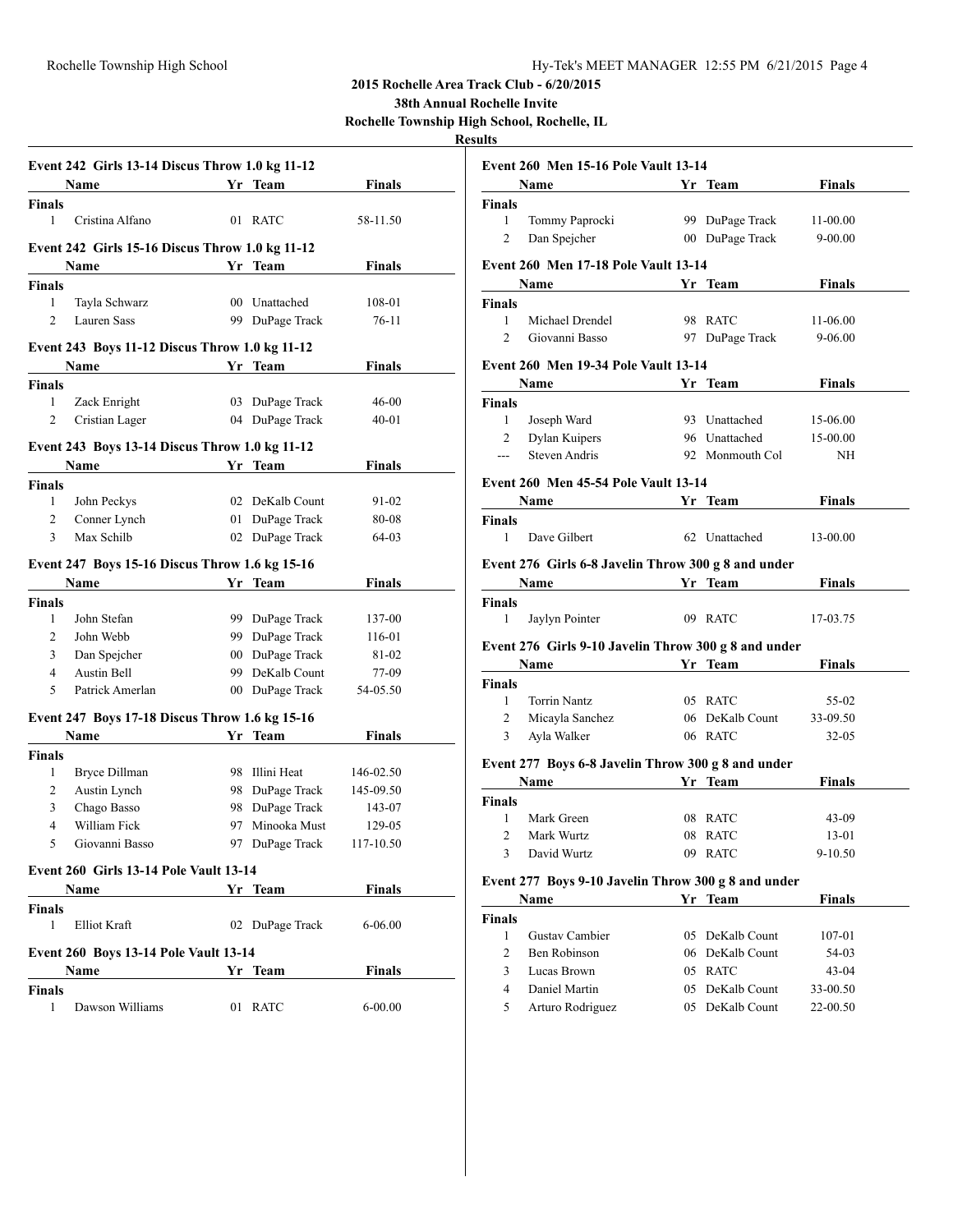**38th Annual Rochelle Invite**

**Rochelle Township High School, Rochelle, IL**

|                    | Event 277 Boys 11-12 Javelin Throw 300 g 8 and under  |    |                 |               |
|--------------------|-------------------------------------------------------|----|-----------------|---------------|
|                    |                                                       |    | Yr Team         | <b>Finals</b> |
| <b>Finals</b>      |                                                       |    |                 |               |
| 1                  | Noah Brown                                            |    | 04 RATC         | $65-10$       |
| $\overline{2}$     | Ryan Prochaska                                        |    | 04 DuPage Track | 64-08         |
| 3                  | Aidan Dufty                                           |    | 03 DuPage Track | 28-09.25      |
|                    | Event 282 Girls 13-14 Javelin Throw 600g 13-14        |    |                 |               |
|                    | <b>Name</b>                                           |    | Yr Team         | Finals        |
| <b>Finals</b>      |                                                       |    |                 |               |
| 1                  | Sarah Dreska                                          |    | 01 RATC         | 43-04.50      |
|                    | Event 282 Girls 15-16 Javelin Throw 600g 13-14        |    |                 |               |
|                    | Name                                                  |    | Yr Team         | <b>Finals</b> |
| <b>Finals</b>      |                                                       |    |                 |               |
| 1                  | Tayla Schwarz                                         |    | 00 Unattached   | 88-06.25      |
| $\overline{2}$     | Kathryn Rhode                                         |    | 99 Inverness Tr | 82-08         |
| 3                  | Cassidy Kraft                                         |    | 99 DuPage Track | 47-03.25      |
| 4                  | Ashley Ackerman                                       |    | 99 RATC         | 31-11         |
|                    | Event 282 Girls 17-18 Javelin Throw 600g 13-14        |    |                 |               |
|                    | <b>Name</b>                                           |    | Yr Team         | <b>Finals</b> |
| <b>Finals</b>      |                                                       |    |                 |               |
| 1                  | Alexandra Enright                                     |    | 96 DuPage Track | 103-06        |
| 2                  | Hannah Schilb                                         |    | 97 DuPage Track | 88-08.50      |
| 3                  | Allison Wahrman                                       |    | 98 DuPage Track | $72-03$       |
|                    | Event 283 Boys 13-14 Javelin Throw 600g 13-14         |    |                 |               |
|                    | <b>Name</b>                                           |    | Yr Team         | <b>Finals</b> |
|                    |                                                       |    |                 |               |
| <b>Finals</b><br>1 | <b>Ryan Dufty</b>                                     |    | 02 DuPage Track | 88-02.25      |
|                    |                                                       |    |                 |               |
|                    | Event 283 Boys 15-16 Javelin Throw 600g 13-14<br>Name |    | <b>Team</b>     | <b>Finals</b> |
|                    |                                                       | Yr |                 |               |
| <b>Finals</b><br>1 | Austin Bell                                           |    | 99 DeKalb Count | 124-05.25     |
|                    |                                                       |    |                 |               |
|                    | Event 283 Boys 17-18 Javelin Throw 600g 13-14         |    |                 |               |
|                    | <b>Name</b>                                           |    | Yr Team         | <b>Finals</b> |
| <b>Finals</b><br>1 | Chago Basso                                           |    | 98 DuPage Track | 124-05.25     |
|                    |                                                       |    |                 |               |
|                    | Event 283 Boys 19-34 Javelin Throw 600g 13-14         |    |                 |               |
|                    | Name                                                  |    | Yr Team         | <b>Finals</b> |
| <b>Finals</b><br>1 | <b>Steven Andris</b>                                  | 92 | Monmouth Col    | 166-03.75     |
|                    | Event 300 Girls 11-12 3000 Meter Run 11-12            |    |                 |               |
|                    | Name                                                  | Yr | Team            | <b>Finals</b> |
|                    |                                                       |    |                 |               |
| <b>Finals</b><br>1 | Audrey Jenkins                                        | 04 | Illinois Val    | 11:55.00      |
|                    |                                                       |    | Minooka Must    |               |
| 2                  | Amber Vroman                                          | 03 |                 | 13:03.00      |

|                | <b>Event 300 Women 15-16 3000 Meter Run 11-12</b><br><b>Name</b> |        |                 | <b>Finals</b> |
|----------------|------------------------------------------------------------------|--------|-----------------|---------------|
| Finals         |                                                                  |        | Yr Team         |               |
| 1              | <b>Brooke Cirenza</b>                                            |        | 00 Unattached   | 12:43.00      |
|                | Event 300 Men 15-16 3000 Meter Run 11-12                         |        |                 |               |
|                | Name                                                             |        | Yr Team         | Finals        |
| Finals         |                                                                  |        |                 |               |
| 1              | Thomas Wuchte                                                    |        | 99 DeKalb Count | 10:07.00      |
| 2              | Sean Doherty                                                     |        | 99 DeKalb Count | 10:39.80      |
| 3              | Jacob Pocivasek                                                  |        | 00 Illinois Val | 11:54.00      |
| 4              | Joshua Sensiba                                                   |        | 00 Illinois Val | 13:46.00      |
|                | Event 300 Men 17-18 3000 Meter Run 11-12                         |        |                 |               |
|                | Name                                                             |        | Yr Team         | Finals        |
| Finals         |                                                                  |        |                 |               |
| $\mathbf{1}$   | Romeo Blackburn                                                  |        | 98 Unattached   | 9:56.00       |
| $\overline{2}$ | Julian Hernandez                                                 |        | 98 RATC         | 10:09.50      |
|                | Event 400 Girls 11-12 80 Meter Hurdles 30" 11-12                 |        |                 |               |
|                | <b>Name</b>                                                      |        | Yr Team         | Finals        |
| Finals         |                                                                  |        |                 |               |
| 1              | Alyssa Ernat                                                     |        | 02 Illinois Val | 15.14         |
| 2              | <b>Brooke Probst</b>                                             |        | 03 Indian Creek | 17.83         |
| 3              | Andrea Scudder                                                   |        | 03 Unattached   | 17.96         |
| $\overline{4}$ | Sofia Lenkaitis                                                  |        | 03 RATC         | 18.78         |
| 5              | Morgan Haas                                                      |        | 03 RATC         | 18.98         |
| 6              | Sara Johnson                                                     | 03     | RATC            | 19.15         |
|                | Event 401 Boys 11-12 80 Meter Hurdles 30" 11-12                  |        |                 |               |
|                | <b>Name</b>                                                      |        | Yr Team         | <b>Finals</b> |
| Finals         |                                                                  |        |                 |               |
| 1              | Aidan Killmer                                                    |        | 03 DuPage Track | 16.24         |
| 2              | Michael Robinson                                                 |        | 03 DeKalb Count | 16.25         |
| 3              | Cristian Lager                                                   |        | 04 DuPage Track | 17.72         |
| 4              | Nikhil Myers                                                     |        | 04 DuPage Track | 17.90         |
| 5              | Gavin Hartlaub                                                   |        | 04 UNAT         | 18.57         |
|                | Event 402 Girls 13-14 100 Meter Hurdles 30" 13-14                |        |                 |               |
|                | Name                                                             |        | Yr Team         | <b>Finals</b> |
| Finals         |                                                                  |        |                 |               |
| 1              | Andelyn Granskog                                                 | 01     | DuPage Track    | 17.06         |
| $\overline{c}$ | Paige Ford                                                       |        | 02 Unattached   | 18.72         |
| 3              | Elliot Kraft                                                     |        | 02 DuPage Track | 19.50         |
| 4              | Allison Quinn                                                    |        | 01 Minooka Must | 20.10         |
| 5              | Elizabeth Edgcomb                                                |        | 02 Illinois Val | 20.17         |
| 6              | Jamie Ward                                                       |        | 02 Unattached   | 20.32         |
| 7              | Nadia Timm                                                       | 02     | DeKalb Count    | 20.90         |
|                | Event 403 Women 15-16 100 Meter Hurdles 33" 13-14                |        |                 |               |
|                | Name                                                             |        | Yr Team         | <b>Finals</b> |
| Finals         |                                                                  |        |                 |               |
| 1              | Cassidy Kraft                                                    | 99     | DuPage Track    | 18.52         |
| 2              | Alexis Bialas                                                    | $00\,$ | <b>RATC</b>     | 19.92         |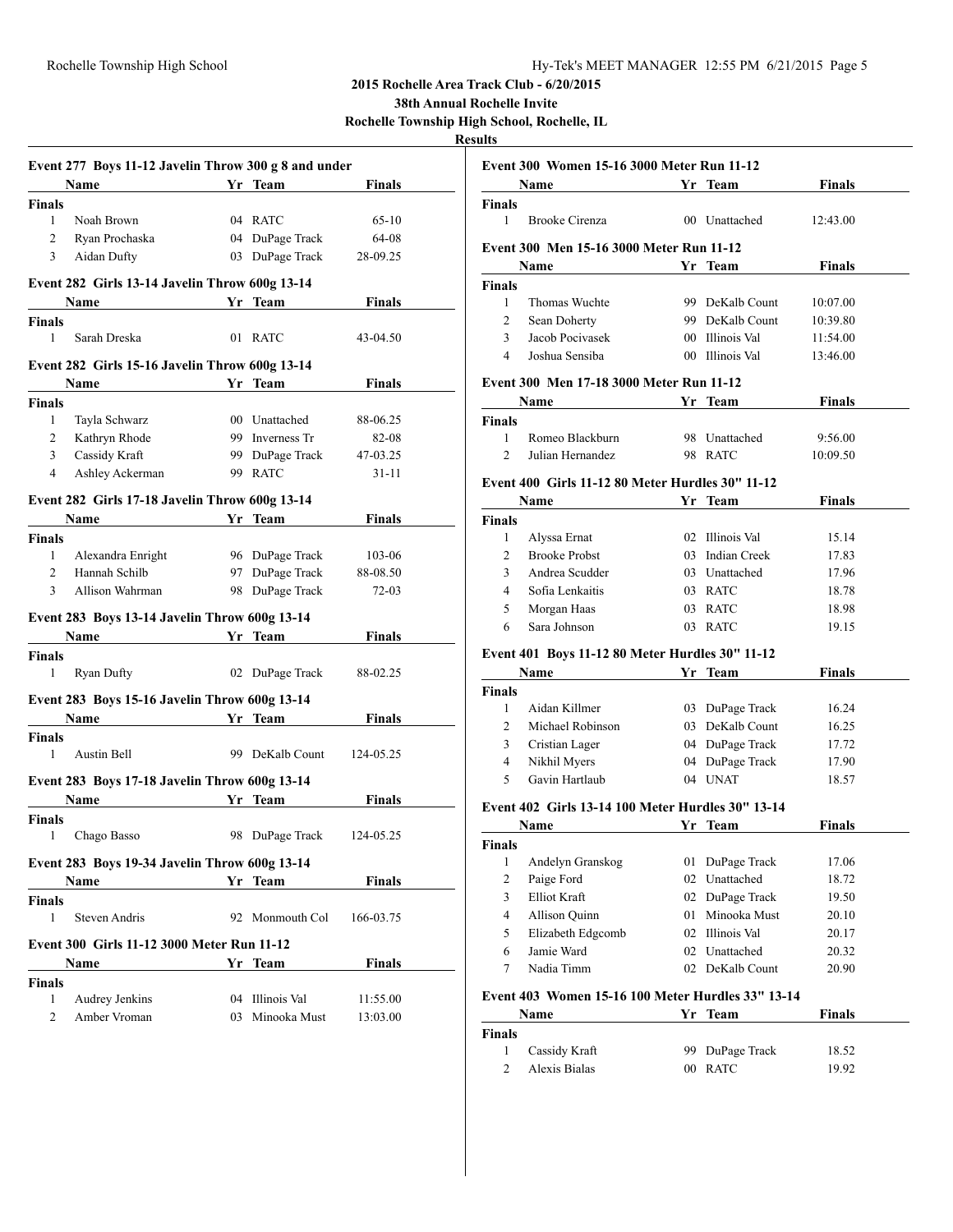**38th Annual Rochelle Invite**

**Rochelle Township High School, Rochelle, IL**

## **Results**

|                        | Event 403 Boys 13-14 100 Meter Hurdles 33" 13-14<br><b>Name</b>                                                                                                                                                               |                         | Yr_Team                | <b>Finals</b> |
|------------------------|-------------------------------------------------------------------------------------------------------------------------------------------------------------------------------------------------------------------------------|-------------------------|------------------------|---------------|
| <b>Finals</b>          |                                                                                                                                                                                                                               |                         |                        |               |
| 1                      | <b>Ryan Dufty</b>                                                                                                                                                                                                             |                         | 02 DuPage Track        | 17.20         |
| $\overline{c}$         | Adam Wiatr                                                                                                                                                                                                                    |                         | 01 DuPage Track        | 18.07         |
| 3                      | Anthony DiVenere                                                                                                                                                                                                              |                         | 02 DuPage Track        | 20.85         |
| 4                      | George Granskog                                                                                                                                                                                                               |                         | 02 DuPage Track        | 21.70         |
|                        | Event 405 Women 17-18 100 Meter Hurdles 33" 17-18                                                                                                                                                                             |                         |                        |               |
|                        | Name and the same state of the state of the state of the state of the state of the state of the state of the state of the state of the state of the state of the state of the state of the state of the state of the state of |                         | Yr Team                | Finals        |
| <b>Finals</b>          |                                                                                                                                                                                                                               |                         |                        |               |
| $\mathbf{1}$           | Hannah Hess                                                                                                                                                                                                                   |                         | 96 Unattached          | 15.92         |
| $\overline{2}$         | Alexandra Enright                                                                                                                                                                                                             |                         | 96 DuPage Track        | 16.34         |
| 3                      | Hannah Schilb                                                                                                                                                                                                                 | 97                      | DuPage Track           | 18.71         |
| $\overline{4}$         | Emalee Smith                                                                                                                                                                                                                  |                         | 97 DuPage Track        | 18.91         |
|                        | Event 406 Boys 15-16 110 Meter Hurdles 39" 15-16                                                                                                                                                                              |                         |                        |               |
|                        | Name                                                                                                                                                                                                                          |                         |                        | Finals        |
| Finals                 |                                                                                                                                                                                                                               |                         |                        |               |
| $\mathbf{1}$           | Vladimir Vincent                                                                                                                                                                                                              |                         | 99 Chicago Flye        | 18.07         |
| $\overline{2}$         | Vincent DiVenere                                                                                                                                                                                                              | $00\,$                  | DuPage Track           | 18.44         |
| 3                      | Jacob Dawson                                                                                                                                                                                                                  | 99                      | Chicago Flye           | 18.54         |
|                        | Event 406 Boys 17-18 110 Meter Hurdles 39" 15-16                                                                                                                                                                              |                         |                        |               |
|                        | Name                                                                                                                                                                                                                          |                         | Yr Team                | <b>Finals</b> |
| <b>Finals</b>          |                                                                                                                                                                                                                               |                         |                        |               |
| 1                      | Jake Wayda                                                                                                                                                                                                                    |                         | 97 Unattached          | 16.34         |
| 2                      | Jake Rodriguez                                                                                                                                                                                                                |                         | 98 RATC                | 19.00         |
|                        |                                                                                                                                                                                                                               |                         |                        |               |
|                        | Event 406 Boys 19-34 110 Meter Hurdles 39" 15-16                                                                                                                                                                              |                         |                        |               |
|                        | Name                                                                                                                                                                                                                          |                         | Yr Team                | <b>Finals</b> |
| <b>Finals</b><br>1     | George Wayda                                                                                                                                                                                                                  |                         | 94 Unattached          | 16.15         |
|                        |                                                                                                                                                                                                                               |                         |                        |               |
|                        | Event 450 Girls 6-8 100 Meter Dash 8 and under                                                                                                                                                                                |                         |                        |               |
|                        | Name                                                                                                                                                                                                                          | <b>Sandbarn</b> Yr Team |                        | Finals        |
| Finals<br>$\mathbf{1}$ | Maggie Carter                                                                                                                                                                                                                 |                         | 07 RATC                | 18.22         |
| $\overline{2}$         | Anna Blanton                                                                                                                                                                                                                  |                         |                        |               |
|                        |                                                                                                                                                                                                                               | 07                      | <b>RATC</b><br>07 RATC | 18.98         |
| 3                      | Brisa Zepeda                                                                                                                                                                                                                  |                         |                        | 19.32         |
| 4                      | Chloe Dzierzynski                                                                                                                                                                                                             | 08                      | Illinois Val           | 19.69         |
| 5                      | <b>Dylan Estes</b>                                                                                                                                                                                                            | 08                      | <b>RATC</b>            | 19.92         |
| 6                      | <b>Addy Newlin</b>                                                                                                                                                                                                            | 07                      | RATC                   | 19.96         |
| 7                      | Leiya Smith                                                                                                                                                                                                                   | 09                      | <b>RATC</b>            | 20.11         |
| 8                      | Jaylyn Pointer                                                                                                                                                                                                                | 09                      | <b>RATC</b>            | 21.10         |
| 9                      | Clara Vaske                                                                                                                                                                                                                   | 08                      | Illinois Val           | 21.17         |
| 10                     | Jasmine Walsh                                                                                                                                                                                                                 | 08                      | <b>RATC</b>            | 21.19         |
| 11                     | Naleia Fonfara                                                                                                                                                                                                                | 07                      | <b>RATC</b>            | 21.24         |
| 12                     | Savanna Wilson                                                                                                                                                                                                                | 08                      | RATC                   | 21.30         |
|                        | Event 451 Boys 6-8 100 Meter Dash 8 and under                                                                                                                                                                                 |                         |                        |               |
|                        | Name                                                                                                                                                                                                                          |                         | Yr Team                | <b>Finals</b> |
| <b>Finals</b>          |                                                                                                                                                                                                                               |                         |                        |               |
|                        |                                                                                                                                                                                                                               |                         |                        |               |
| 1                      | Aidan Martin                                                                                                                                                                                                                  | 08                      | DeKalb Count           | 17.06         |
| 2                      | William Sramek                                                                                                                                                                                                                | 07                      | Illinois Val           | 18.32         |

| 3                                        | Reegan Kellett                             | 07 | Illinois Val        | 18.86         |  |  |  |
|------------------------------------------|--------------------------------------------|----|---------------------|---------------|--|--|--|
| 4                                        | <b>Emmett Arens</b>                        | 08 | DuPage Track        | 21.26         |  |  |  |
| 5                                        | <b>Brandon Buffo</b>                       | 08 | Illinois Val        | 23.36         |  |  |  |
| 6                                        | Patrick McGuire                            |    | 08 Chicago Flye     | 23.43         |  |  |  |
| Event 452 Girls 9-10 100 Meter Dash 9-10 |                                            |    |                     |               |  |  |  |
|                                          | Name                                       |    | Yr Team             | <b>Finals</b> |  |  |  |
| <b>Finals</b>                            |                                            |    |                     |               |  |  |  |
| 1                                        | Jill Shotsberger                           | 05 | <b>Indian Creek</b> | 15.48         |  |  |  |
| 2                                        | Kylie Smith                                | 06 | <b>RATC</b>         | 18.52         |  |  |  |
| 3                                        | Ayla Walker                                |    | 06 RATC             | 19.33         |  |  |  |
| $\overline{4}$                           | Samone House                               |    | 06 RATC             | 19.38         |  |  |  |
| 5                                        | Micayla Sanchez                            | 06 | DeKalb Count        | 19.47         |  |  |  |
| 6                                        | Rachel Cook                                |    | 06 RATC             | 20.65         |  |  |  |
| Event 453 Boys 9-10 100 Meter Dash 9-10  |                                            |    |                     |               |  |  |  |
|                                          | Name                                       |    | Yr Team             | <b>Finals</b> |  |  |  |
| <b>Finals</b>                            |                                            |    |                     |               |  |  |  |
| 1                                        | Quenton Rogers                             |    | 05 Illini Heat      | 14.60         |  |  |  |
| $\overline{c}$                           | <b>Ben Robinson</b>                        |    | 06 DeKalb Count     | 15.69         |  |  |  |
| 3                                        | Owen Haas                                  | 05 | <b>RATC</b>         | 15.82         |  |  |  |
| $\overline{4}$                           | Nolan Fonfara                              | 05 | <b>RATC</b>         | 17.06         |  |  |  |
| 5                                        | Zach Ferrante                              |    | 05 Unattached       | 17.11         |  |  |  |
| 6                                        | <b>Andrew Bolis</b>                        |    | 06 Illinois Val     | 17.26         |  |  |  |
| $\tau$                                   | Luke Fugiel                                |    | 06 Chicago Flye     | 17.92         |  |  |  |
| 8                                        | Aidan Arens                                |    | 06 DuPage Track     | 17.96         |  |  |  |
| 9                                        | Daniel McGuire                             |    | 06 Chicago Flye     | 18.51         |  |  |  |
| 10                                       | Wesley Brown                               |    | 05 RATC             | 18.53         |  |  |  |
| 11                                       | Codey Rohdy                                |    | 05 EduSports        | 18.83         |  |  |  |
| 12                                       | Lucas Brown                                |    | 05 RATC             | 19.24         |  |  |  |
| 13                                       | Palacio Julius                             | 05 | Waukegan Rap        | 19.33         |  |  |  |
| 14                                       | Abel Huerta                                |    | 06 RATC             | 21.24         |  |  |  |
|                                          | Event 454 Girls 11-12 100 Meter Dash 11-12 |    |                     |               |  |  |  |
|                                          | Name                                       |    | Vr Team             | Finale        |  |  |  |

## **Name Yr Team Finals Finals** Liberty Hayes 03 RATC 14.39 Ellie Kinn 03 RATC 14.69 Sariyah Watson 04 Aurora Flyer 14.82 Shannon Harding 03 RATC 16.06 Kaitlyn Frazier 03 Unattached 16.12 Maura Fitzgerald 03 Chicago Flye 16.21 Andrea Scudder 03 Unattached 16.63 8 Lenna Drew 04 RATC 18.47

## **Event 454 Girls 13-14 100 Meter Dash 11-12**

|               | Name             | Yr Team         | Finals |  |
|---------------|------------------|-----------------|--------|--|
| <b>Finals</b> |                  |                 |        |  |
|               | Abrielle Claude  | 02 Chicago Flye | 15.36  |  |
| $2^{\circ}$   | Tess Lewandowski | 02 Chicago Flye | 15.96  |  |
| 3             | Olivia Ernat     | 02 Illinois Val | 16.05  |  |
| 4             | Isabelle Collins | 02 Illinois Val | 22.50  |  |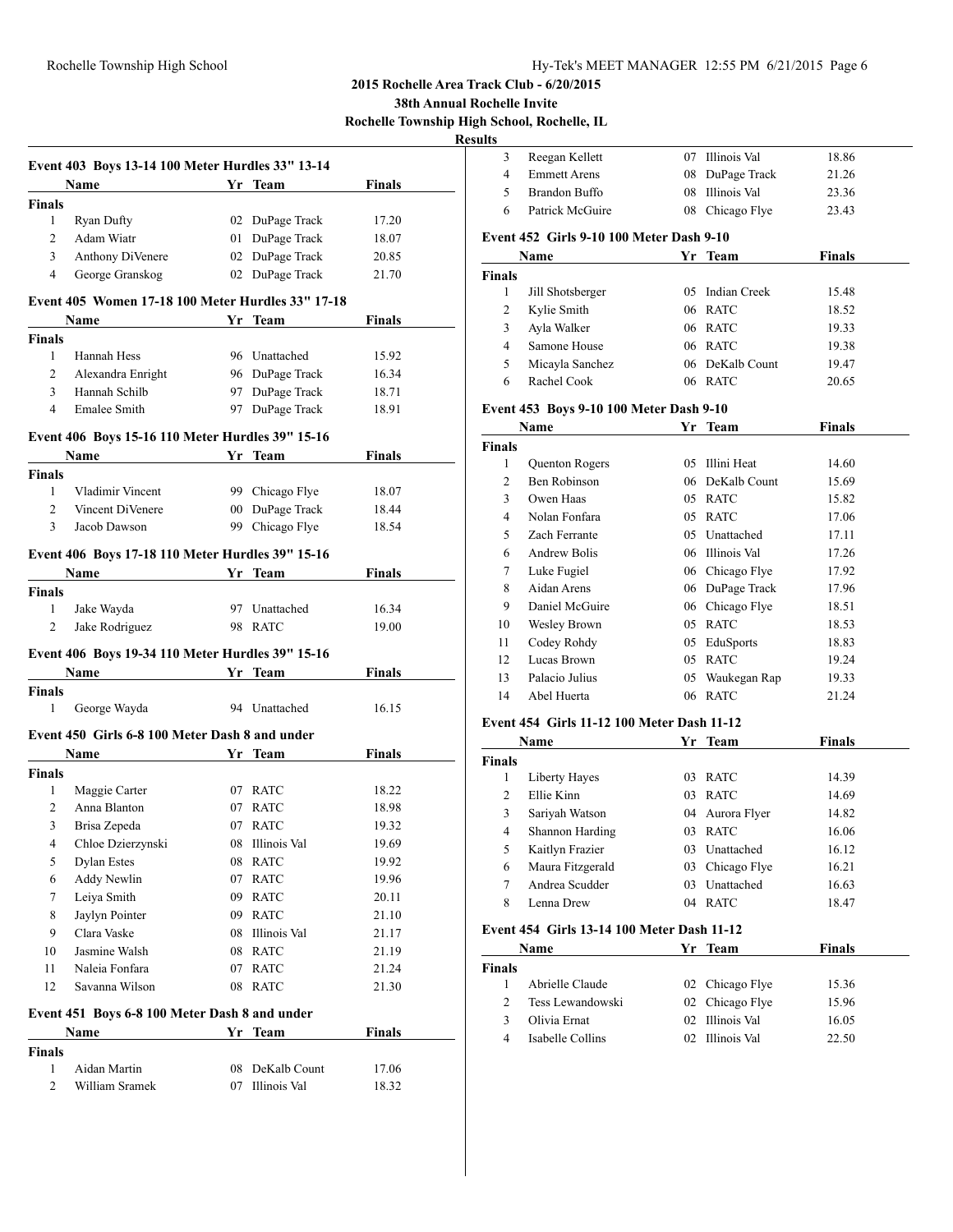#### Rochelle Township High School Hy-Tek's MEET MANAGER 12:55 PM 6/21/2015 Page 7

## **2015 Rochelle Area Track Club - 6/20/2015**

**38th Annual Rochelle Invite**

**Rochelle Township High School, Rochelle, IL**

# **Results**

|                | Name                  |    | Yr Team             | <b>Finals</b> |
|----------------|-----------------------|----|---------------------|---------------|
| Finals         |                       |    |                     |               |
| 1              | Erik Books            | 03 | DeKalb Count        | 13.60         |
| $\mathfrak{D}$ | Aidan Cortinas        | 03 | DeKalb Count        | 14.02         |
| 3              | Michael Robinson      | 03 | DeKalb Count        | 14.25         |
| $\overline{4}$ | Evan Lowder           | 03 | Unattached          | 14.79         |
| 5              | Will VanDeWege Powell | 03 | Chicago Flye        | 15.15         |
| 6              | Palacio Isaac         | 03 | Waukegan Rap        | 15.19         |
| 7              | Lucas Woodbury        | 03 | <b>Indian Creek</b> | 15.39         |
| 8              | Christian Harding     | 04 | <b>RATC</b>         | 15.87         |
| 9              | Ryan Prochaska        | 04 | DuPage Track        | 15.88         |
| 10             | Cristian Lager        | 04 | DuPage Track        | 16.64         |
| 11             | Zack Enright          | 03 | DuPage Track        | 16.98         |
| 12             | Connor Donohue        | 04 | DeKalb Count        | 17.42         |
| 13             | Nikhil Myers          | 04 | DuPage Track        | 17.47         |
| 14             | Cameron Tice          | 04 | EduSports           | 17.54         |
| 15             | J.C. Collins          | 04 | Illinois Val        | 17.60         |

## **Event 457 Boys 13-14 100 Meter Dash 13-14**

|        | Name             | Yr | Team         | Finals |
|--------|------------------|----|--------------|--------|
| Finals |                  |    |              |        |
| 1      | Bryce Hess       | 01 | Unattached   | 12.97  |
| 2      | Carson Vaske     | 01 | Illinois Val | 13.24  |
| 3      | Griffin Casella  | 01 | Chicago Flye | 13.32  |
| 4      | Ethan Lowder     | 01 | Unattached   | 13.49  |
| 5      | Jerrell Wright   | 01 | Minooka Must | 13.52  |
| 6      | Adam Wiatr       | 01 | DuPage Track | 13.69  |
| 7      | Evan Sekiguchi   | 02 | Chicago Flye | 13.80  |
| 8      | Kevin Weier      | 01 | DuPage Track | 14.27  |
| 9      | Anthony DiVenere | 02 | DuPage Track | 14.74  |
| 10     | Kaiden Brooks    | 01 | Unattached   | 14.99  |
| 11     | Elijah Sobecki   | 02 | Chicago Flye | 15.29  |
| 12     | Lincoln Virant   | 01 | Chicago Flye | 16.81  |
| 13     | Griffin Polly    | 02 | DeKalb Count | 16.84  |
| 14     | Zach Long        | 02 | <b>RATC</b>  | 19.01  |
|        |                  |    |              |        |

## **Event 458 Girls 15-16 100 Meter Dash 15-16**

|        | Name                                             |                 | Yr Team         | <b>Finals</b> |  |
|--------|--------------------------------------------------|-----------------|-----------------|---------------|--|
| Finals |                                                  |                 |                 |               |  |
| 1      | Ariyana Williams                                 |                 | 00 Aurora Flyer | 14.03         |  |
| 2      | Nancy Torres                                     | 99              | <b>RATC</b>     | 14.47         |  |
| 3      | Kayli Olson                                      | (00)            | Minooka Must    | 15.27         |  |
|        | <b>Event 459 Boys 15-16 100 Meter Dash 15-16</b> |                 |                 |               |  |
|        | <b>Name</b>                                      |                 | Yr Team         | <b>Finals</b> |  |
| Finals |                                                  |                 |                 |               |  |
| 1      | Joakim Wadstein                                  |                 | 00 Norrkoping t | 12.36         |  |
| 2      | Austin Walsh                                     | 00 <sup>1</sup> | <b>RATC</b>     | 12.59         |  |
| 3      | William Plant                                    | 99              | DeKalb Count    | 13.66         |  |
| 4      | Jon maier                                        | 00 <sup>1</sup> | Illinois Val    | 15.91         |  |
|        |                                                  |                 |                 |               |  |

|                | Event 461 Men 17-18 100 Meter Dash 17-18       |    |                 |               |
|----------------|------------------------------------------------|----|-----------------|---------------|
|                | Name                                           |    | Yr Team         | Finals        |
| <b>Finals</b>  |                                                |    |                 |               |
| 1              | Jabari Wright                                  |    | 97 Minooka Must | 11.43         |
| 2              | James Robinson                                 |    | 97 Trackmyspeed | 11.60         |
| 3              | Daniel Gaynes                                  |    | 97 DuPage Track | 11.61         |
| 4              | Michael Cabahug                                |    | 98 Unattached   | 11.86         |
| 5              | Mastrangeli Kyle                               |    | 98 DuPage Track | 11.87         |
| 6              | Greg Love                                      |    | 98 DuPage Track | 12.06         |
| 7              | Jake Wayda                                     |    | 97 Unattached   | 12.15         |
| 8              | Jake Rodriguez                                 |    | 98 RATC         | 12.87         |
|                | Event 461 Men 19-34 100 Meter Dash 17-18       |    |                 |               |
|                | Name                                           |    | Yr Team         | <b>Finals</b> |
| <b>Finals</b>  |                                                |    |                 |               |
| 1              | <b>Connor Boos</b>                             |    | 96 Unattached   | 11.06         |
|                | Event 500 Girls 9-10 800 Meter Run 8 and under |    |                 |               |
|                | Name                                           |    | Yr Team         | Finals        |
| <b>Finals</b>  |                                                |    |                 |               |
| 1              | Jolee Larson                                   |    | 05 Unattached   | 2:56.12       |
| $\overline{c}$ | Alexa Anderson                                 |    | 05 Unattached   | 3:11.94       |
| 3              | Kelly Finn                                     |    | 05 Chicago Flye | 3:19.36       |
|                | Event 500 Boys 6-8 800 Meter Run 8 and under   |    |                 |               |
|                | Name                                           |    | Yr Team         | <b>Finals</b> |
| <b>Finals</b>  |                                                |    |                 |               |
| 1              | Nicholas Olivero                               |    | 07 Illinois Val | 3:04.88       |
| 2              | Zachary Pocivasek                              |    | 07 Illinois Val | 3:10.66       |
| 3              | <b>Matthew Ristanovic</b>                      |    | 07 Chicago Flye | 3:29.76       |
|                | Event 500 Boys 9-10 800 Meter Run 8 and under  |    |                 |               |
|                | <b>Name</b>                                    |    | Yr Team         | Finals        |
| <b>Finals</b>  |                                                |    |                 |               |
| 1              | Andrew Bolis                                   |    | 06 Illinois Val | 3:19.40       |
|                | Event 504 Girls 11-12 800 Meter Run 11-12      |    |                 |               |
|                | Name                                           | Yr | <b>Team</b>     | Finals        |
| <b>Finals</b>  |                                                |    |                 |               |
| 1              | Michaela Dykes                                 |    | 03 Illini Heat  | 3:00.61       |
| 2              | Kate Haffner                                   |    | 03 Chicago Flye | 3:05.25       |
| 3              | Sara Johnson                                   |    | 03 RATC         | 3:06.20       |
| 4              | Loryn Heil                                     | 03 | DeKalb Count    | 3:06.27       |
|                | Event 504 Girls 13-14 800 Meter Run 11-12      |    |                 |               |
|                | Name                                           |    | Yr Team         | <b>Finals</b> |
| <b>Finals</b>  |                                                |    |                 |               |
| $\mathbf{1}$   | Alexandra Eisenreich                           |    | 01 Unattached   | 2:43.06       |
| $\overline{2}$ | Danielle Ferrante                              |    | 02 Unattached   | 2:44.86       |
| 3              | Nicole Pocivasek                               |    | 02 Illinois Val | 2:50.75       |

Lili Walker 02 DeKalb Count 2:52.62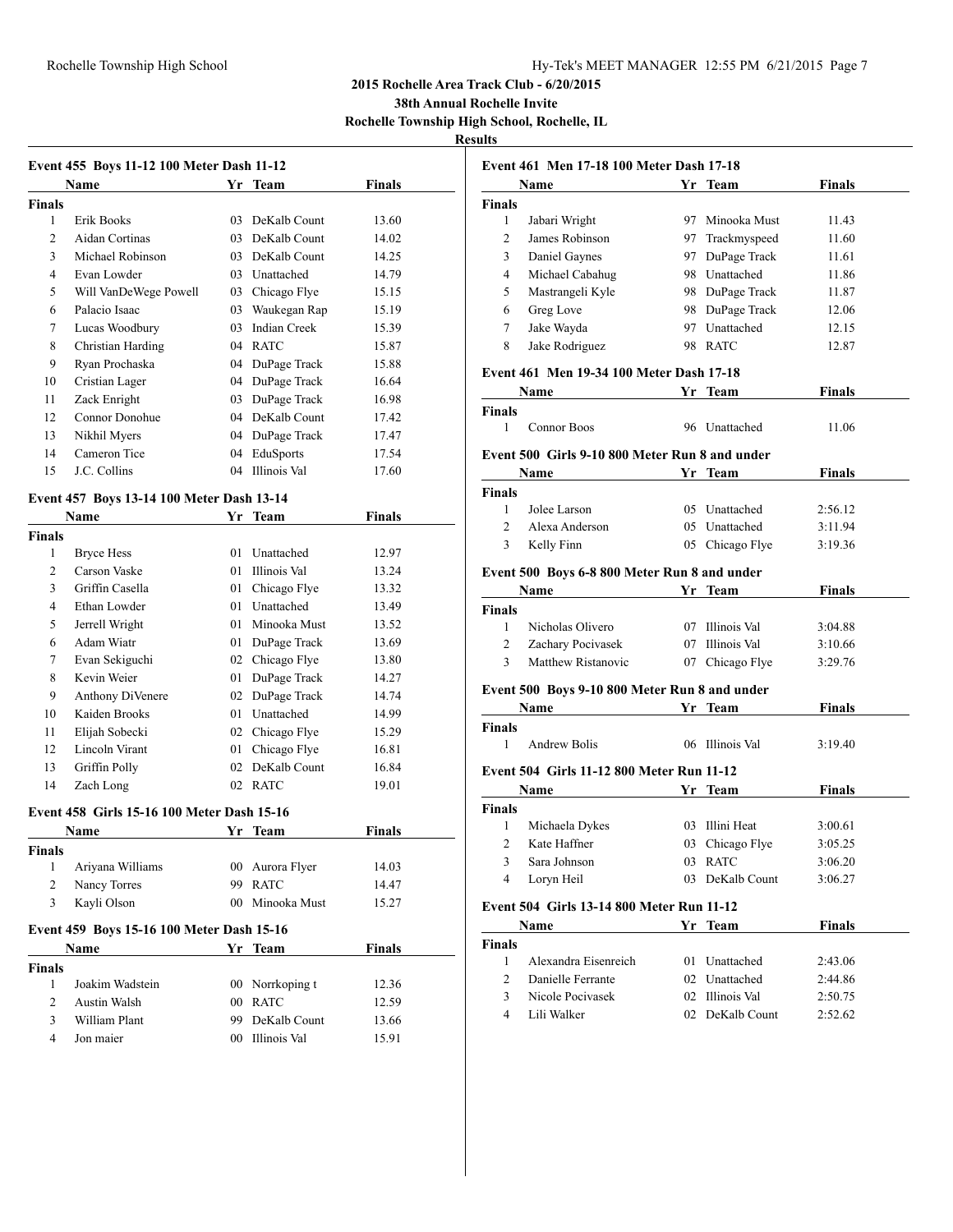**38th Annual Rochelle Invite**

**Rochelle Township High School, Rochelle, IL**

|               | Event 505 Boys 11-12 800 Meter Run 11-12                  |        |                 |               |
|---------------|-----------------------------------------------------------|--------|-----------------|---------------|
|               | <b>Name</b>                                               |        | Yr Team         | <b>Finals</b> |
| Finals        |                                                           |        |                 |               |
| 1             | Alex Taylor                                               | 03     | DeKalb Count    | 2:40.48       |
| 2             | Jonah Singer                                              | 04     | Illini Heat     | 2:47.60       |
| 3             | Jack Fleck                                                |        | 03 Chicago Flye | 2:58.46       |
|               | Event 505 Boys 13-14 800 Meter Run 11-12                  |        |                 |               |
|               | Name                                                      |        | Yr Team         | <b>Finals</b> |
| <b>Finals</b> |                                                           |        |                 |               |
| 1             | Aiden Donohue                                             |        | 02 DeKalb Count | 2:25.88       |
| 2             | Logan Schaefer                                            |        | 00 Illinois Val | 2:30.40       |
| 3             | Jacob Casella                                             | 01     | Chicago Flye    | 2:42.03       |
| 4             | Benjamin Turner                                           |        | 02 Chicago Flye | 2:50.72       |
|               | Event 508 Girls 15-16 800 Meter Run 15-16                 |        |                 |               |
|               | Name                                                      |        | Yr Team         | <b>Finals</b> |
| <b>Finals</b> |                                                           |        |                 |               |
| 1             | Delanie Dykes                                             |        | 00 Illini Heat  | 2:36.03       |
| 2             | <b>Brooke Cirenza</b>                                     |        | 00 Unattached   | 2:47.96       |
| 3             | Martha Eschbach                                           |        | 99 DeKalb Count | 2:56.35       |
| 4             | Ashley Ackerman                                           |        | 99 RATC         | 3:11.34       |
|               | Event 509 Boys 15-16 800 Meter Run 15-16                  |        |                 |               |
|               | <b>Name</b>                                               |        | Yr Team         | <b>Finals</b> |
| <b>Finals</b> |                                                           |        |                 |               |
| 1             | Okpu Godson                                               |        | 00 Waukegan Rap | 2:32.18       |
| 2             | Joshua Sensiba                                            | $00\,$ | Illinois Val    | 2:55.03       |
| 3             | Ryan Friestad                                             |        | 00 RATC         | 3:03.06       |
|               | Event 509 Boys 17-18 800 Meter Run 15-16                  |        |                 |               |
|               | Name                                                      |        | Yr Team         | Finals        |
| <b>Finals</b> |                                                           |        |                 |               |
| 1             | Colfay Pointer                                            |        | 97 RATC         | 2:24.22       |
|               | Event 525 Women 19-34 400 Meter Hurdles 36" 10 hurd 15-16 |        |                 |               |
|               | Name                                                      |        | Yr Team         | <b>Finals</b> |
| <b>Finals</b> |                                                           |        |                 |               |
| 1             | Kendra Deck                                               | 88     | Unattached      | 1:04.45       |
|               | Event 525 Men 15-16 400 Meter Hurdles 36" 10 hurd 15-16   |        |                 |               |
|               | <b>Name</b>                                               |        | <b>Yr</b> Team  | <b>Finals</b> |
| <b>Finals</b> |                                                           |        |                 |               |
| 1             | Vincent DiVenere                                          |        | 00 DuPage Track | 1:02.52       |
| 2             | Jacob Dawson                                              |        | 99 Chicago Flye | 1:08.79       |
|               | Event 525 Men 17-18 400 Meter Hurdles 36" 10 hurd 15-16   |        |                 |               |
|               | Name                                                      |        | Yr Team         | Finals        |
| <b>Finals</b> |                                                           |        |                 |               |
| 1             | Michael Pence                                             |        | 97 Cascade IN T | 1:00.15       |
| 2             | Michael Drendel                                           | 98     | <b>RATC</b>     | 1:04.92       |
| 3             | Matthew Drendel                                           | 98     | <b>RATC</b>     | 1:09.02       |
|               |                                                           |        |                 |               |

|                | Event 526 Women 17-18 400 Meter Hurdles 30" 10 hurd 17-18 |    |                 |               |
|----------------|-----------------------------------------------------------|----|-----------------|---------------|
|                | <b>Name</b>                                               |    | Yr Team         | <b>Finals</b> |
| Finals         |                                                           |    |                 |               |
| 1              | Cheyann Brewer                                            |    | 98 RATC         | 1:20.25       |
|                | Event 526 Women 19-34 400 Meter Hurdles 30" 10 hurd 17-18 |    |                 |               |
|                | Name                                                      |    | Yr Team         | <b>Finals</b> |
| Finals         |                                                           |    |                 |               |
| 1              | Hannah Hess                                               |    | 96 Unattached   | 1:08.69       |
|                | Event 550 Girls 6-8 400 Meter Dash 8 and under            |    |                 |               |
|                | Name                                                      |    | Yr Team         | <b>Finals</b> |
| Finals         |                                                           |    |                 |               |
| 1              | Anna Blanton                                              |    | 07 RATC         | 1:33.16       |
| 2              | Carolina Gallegos                                         |    | 07 Minooka Must | 1:33.76       |
| 3              | Brisa Zepeda                                              |    | 07 RATC         | 1:42.52       |
| $\overline{4}$ | Clara Vaske                                               |    | 08 Illinois Val | 1:48.11       |
| 5              | Chloe Dzierzynski                                         |    | 08 Illinois Val | 1:53.28       |
|                |                                                           |    |                 |               |
|                | Event 551 Boys 6-8 400 Meter Dash 8 and under             |    |                 |               |
|                | Name                                                      |    | Yr Team         | <b>Finals</b> |
| Finals         |                                                           |    |                 |               |
| 1              | Nicholas Olivero                                          |    | 07 Illinois Val | 1:22.06       |
| 2              | Caleb Shugars                                             |    | 08 RATC         | 1:30.53       |
| 3              | Landon Cole                                               |    | 08 Illinois Val | 1:35.16       |
| $\overline{4}$ | Mark Green                                                |    | 08 RATC         | 1:35.61       |
| 5              | Matthew Ristanovic                                        |    | 07 Chicago Flye | 1:37.94       |
| 6              | Zackary Dreska                                            |    | 08 RATC         | 1:42.25       |
|                | Event 552 Girls 9-10 400 Meter Dash 9-10                  |    |                 |               |
|                | Name                                                      |    | Yr Team         | <b>Finals</b> |
| Finals         |                                                           |    |                 |               |
| 1              | Jill Shotsberger                                          |    | 05 Indian Creek | 1:19.68       |
| 2              | <b>Torrin Nantz</b>                                       |    | 05 RATC         | 1:21.92       |
| 3              | Alexa Anderson                                            |    | 05 Unattached   | 1:23.44       |
| 4              | Sierah Shaver                                             |    | 05 Illinois Val | 1:23.80       |
| 5              | Ahtziri Zepeda                                            |    | 05 RATC         | 1:35.78       |
|                |                                                           |    |                 |               |
|                | Event 552 Boys 9-10 400 Meter Dash 9-10                   |    |                 |               |
|                | Name                                                      |    | Yr Team         | <b>Finals</b> |
| Finals         |                                                           |    |                 |               |
| 1              | Xavier Goeddeke                                           | 05 | EduSports       | 1:27.77       |
| $\overline{2}$ | Daniel McGuire                                            | 06 | Chicago Flye    | 1:29.98       |
| 3              | Abel Huerta                                               | 06 | <b>RATC</b>     | 1:43.87       |
|                | Event 554 Girls 11-12 400 Meter Dash 11-12                |    |                 |               |
|                | Name                                                      |    | Yr Team         | <b>Finals</b> |
| Finals         |                                                           |    |                 |               |
| 1              | Kelsey Casella                                            | 04 | Chicago Flye    | 1:12.98       |
| $\mathfrak{2}$ | Mia Sekiguchi                                             | 03 | Chicago Flye    | 1:14.09       |
| $\mathfrak{Z}$ | Sariyah Watson                                            | 04 | Aurora Flyer    | 1:15.86       |
| $\overline{4}$ | Maura Fitzgerald                                          | 03 | Chicago Flye    | 1:16.94       |
| 5              | Madison Fugiel                                            | 03 | Chicago Flye    | 1:18.05       |
| 6              | Kendall Krich                                             | 03 | Unattached      | 1:20.15       |
| 7              | Olivia Ernat                                              | 02 | Illinois Val    | 1:20.97       |
|                |                                                           |    |                 |               |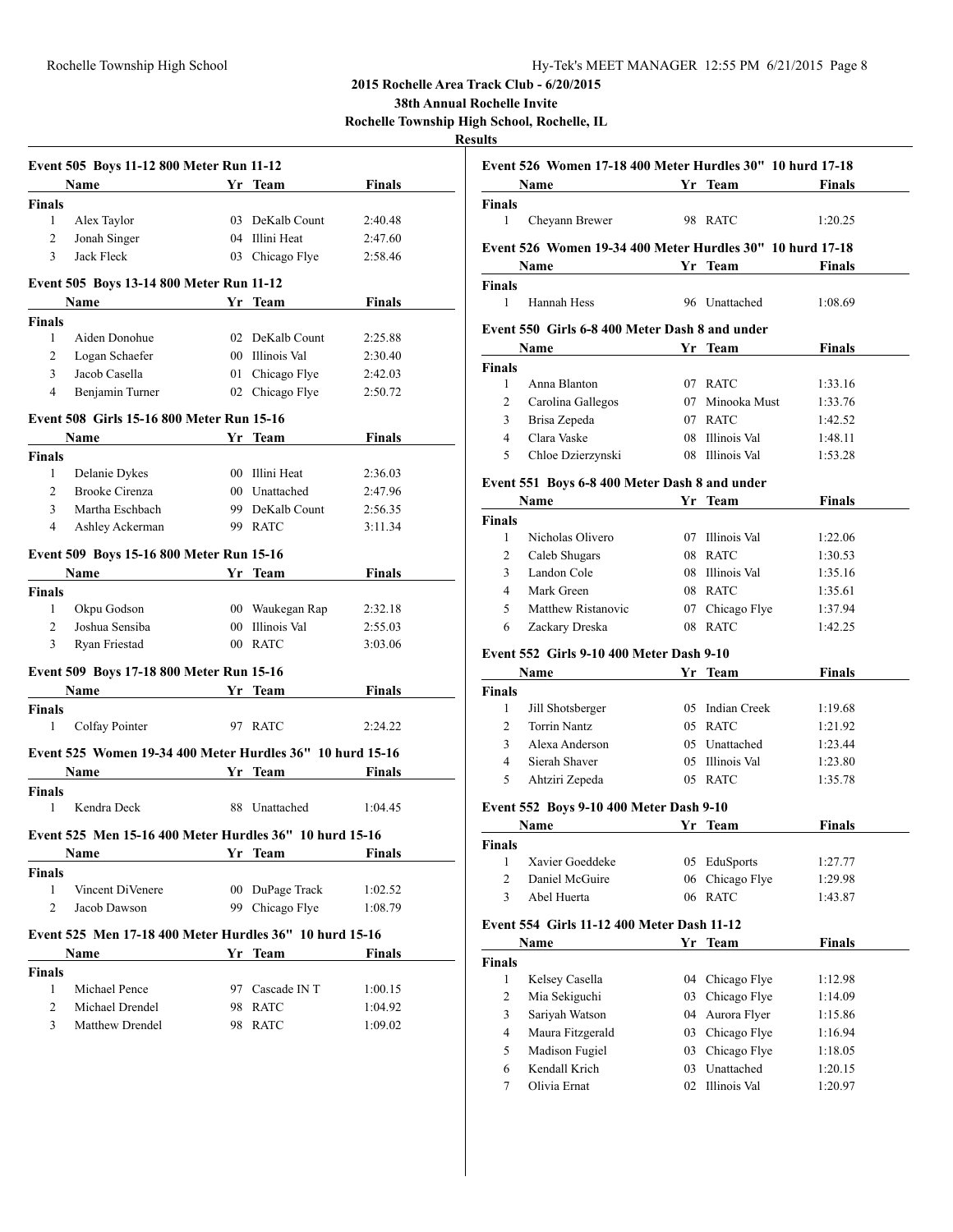**38th Annual Rochelle Invite**

**Rochelle Township High School, Rochelle, IL**

# **Results**

|                         | Finals  (Event 554 Girls 11-12 400 Meter Dash 11-12) |    |                     |                    |
|-------------------------|------------------------------------------------------|----|---------------------|--------------------|
|                         | Name                                                 |    | Yr Team             | <b>Finals</b>      |
| 8                       | <b>Bethany Simpson</b>                               | 03 | <b>Indian Creek</b> | 1:26.78            |
| 9                       | Kate Haffner                                         |    | 03 Chicago Flye     | 1:26.84            |
| 10                      | Loryn Heil                                           |    | 03 DeKalb Count     | 1:27.16            |
| 11                      | Dakota Caher                                         |    | 03 Chicago Flye     | 1:29.00            |
|                         |                                                      |    |                     |                    |
|                         | Event 555 Boys 11-12 400 Meter Dash 11-12            |    |                     |                    |
|                         | Name                                                 |    | Yr Team             | <b>Finals</b>      |
| <b>Finals</b>           |                                                      |    |                     |                    |
| 1                       | Stephen Shaver                                       |    | 04 Illinois Val     | 1:11.67            |
| 2                       | Will VanDeWege Powell                                |    | 03 Chicago Flye     | 1:13.87            |
| 3                       | David Wanner                                         |    | 04 RATC             | 1:17.32            |
| 4                       | Gavin Hartlaub                                       |    | 04 UNAT             | 1:22.28            |
| 5                       | Connor Donohue                                       |    | 04 DeKalb Count     | 1:26.62            |
| 6                       | Cooper Vaske                                         |    | 04 Illinois Val     | 1:36.09            |
|                         | Event 556 Girls 13-14 400 Meter Dash 13-14           |    |                     |                    |
|                         | Name                                                 |    | Yr Team             | <b>Finals</b>      |
| <b>Finals</b>           |                                                      |    |                     |                    |
| 1                       | Nadia Timm                                           |    | 02 DeKalb Count     | 1:10.35            |
| 2                       | Danielle Ferrante                                    |    | 02 Unattached       | 1:11.84            |
| 3                       | Clare Green                                          |    | 02 RATC             | 1:12.94            |
| $\overline{4}$          | Elliot Kraft                                         |    | 02 DuPage Track     | 1:14.19            |
| 5                       | Abrielle Claude                                      |    | 02 Chicago Flye     | 1:15.61            |
| 6                       | Elizabeth Edgcomb                                    |    | 02 Illinois Val     | 1:18.45            |
|                         |                                                      |    |                     |                    |
|                         | Event 557 Boys 13-14 400 Meter Dash 13-14            |    |                     |                    |
|                         | Name                                                 |    | Yr Team             | <b>Finals</b>      |
| <b>Finals</b>           |                                                      |    |                     |                    |
| 1                       | Bell Joseph                                          |    | 01 Waukegan Rap     | 57.22              |
| 2                       | Carson Vaske                                         |    | 01 Illinois Val     | 1:01.54            |
| 3                       | Jacob Casella                                        | 01 | Chicago Flye        | 1:11.96            |
| 4                       | Carson Klein                                         | 01 | DeKalb Count        | 1:19.91            |
| 5                       | George Granskog                                      |    | 02 DuPage Track     | 1:24.11            |
|                         | Event 558 Girls 15-16 400 Meter Dash 15-16           |    |                     |                    |
|                         | Name                                                 |    | Yr Team             | Finals             |
| Finals                  |                                                      |    |                     |                    |
| 1                       | Delanie Dykes                                        |    | 00 Illini Heat      | 1:04.22            |
| $\overline{\mathbf{c}}$ | Ariyana Williams                                     |    | 00 Aurora Flyer     | 1:05.65            |
| 3                       | Mckenzie Krich                                       |    | 00 Unattached       |                    |
| 4                       | Kayli Olson                                          | 00 | Minooka Must        | 1:10.19<br>1:15.41 |
| 5                       | Jayla Green                                          | 99 | Waukegan Rap        |                    |
|                         |                                                      |    |                     | 1:17.09            |
|                         | Event 559 Boys 15-16 400 Meter Dash 15-16            |    |                     |                    |
|                         | Name                                                 |    | Yr Team             | <b>Finals</b>      |
| <b>Finals</b>           |                                                      |    |                     |                    |
| $\mathbf{1}$            | Shawn Johnson                                        | 00 | Cascade IN T        | 54.02              |
| $\overline{c}$          | Lance Huftalin                                       | 99 | <b>RATC</b>         | 57.59              |
| 3                       | Amari Copeland                                       | 98 | Waukegan Rap        | 57.93              |
| 4                       | Okpu Godson                                          | 00 | Waukegan Rap        | 1:04.69            |
| 5                       | William Plant                                        | 99 | DeKalb Count        | 1:05.85            |

|               | Event 561 Men 17-18 400 Meter Dash 17-18 |     |              |        |  |
|---------------|------------------------------------------|-----|--------------|--------|--|
|               | Name                                     |     | Yr Team      | Finals |  |
| <b>Finals</b> |                                          |     |              |        |  |
|               | Colfay Pointer                           |     | <b>RATC</b>  | 51.16  |  |
| $\mathcal{L}$ | Preston Skinner                          |     | Illini Heat  | 53.00  |  |
|               | Aj MacGee                                | 98. | Waukegan Rap | 54.25  |  |
| 4             | Mastrangeli Kyle                         | 98  | DuPage Track | 55.08  |  |

## **Event 600 Girls 11-12 4x100 Meter Relay 8 and under**

|                | Team                   | Relay              | <b>Finals</b>            |
|----------------|------------------------|--------------------|--------------------------|
| <b>Finals</b>  |                        |                    |                          |
| 1              | Chicago Flye           | А                  | 1:07.44                  |
|                | 1) Kelsey Casella 04   |                    | 2) Mia Sekiguchi 03      |
|                | 3) Madison Fugiel 03   | 4) Kate Haffner 03 |                          |
| 1              | Chicago Flye           | A                  | 1:30.11                  |
|                | 1) Luke Fugiel 06      |                    | 2) Patrick McGuire 08    |
|                | 3) Daniel McGuire 06   |                    | 4) Matthew Ristanovic 07 |
| $\mathfrak{D}$ | <b>RATC</b>            | B                  | 1:10.49                  |
|                | 1) Morgan Haas 03      |                    | 2) Shannon Harding 03    |
|                | 3) Mackenzie Bialas 03 | 4) Sara Johnson 03 |                          |
| 3              | <b>RATC</b>            | А                  | 1:16.53                  |
|                | 1) Ainsley Hale 06     |                    | 2) Ahtziri Zepeda 05     |
|                | 3) Ayla Walker 06      | 4) Torrin Nantz 05 |                          |

#### **Event 600 Boys 11-12 4x100 Meter Relay 8 and under**

|                | Team                   | Relav              | Finals                   |
|----------------|------------------------|--------------------|--------------------------|
| <b>Finals</b>  |                        |                    |                          |
| 1              | Chicago Flye           | A                  | 1:07.44                  |
|                | 1) Kelsey Casella 04   |                    | 2) Mia Sekiguchi 03      |
|                | 3) Madison Fugiel 03   | 4) Kate Haffner 03 |                          |
| 1              | Chicago Flye           | A                  | 1:30.11                  |
|                | 1) Luke Fugiel 06      |                    | 2) Patrick McGuire 08    |
|                | 3) Daniel McGuire 06   |                    | 4) Matthew Ristanovic 07 |
| $\mathfrak{D}$ | <b>RATC</b>            | В                  | 1:10.49                  |
|                | 1) Morgan Haas 03      |                    | 2) Shannon Harding 03    |
|                | 3) Mackenzie Bialas 03 | 4) Sara Johnson 03 |                          |
| 3              | <b>RATC</b>            | A                  | 1:16.53                  |
|                | 1) Ainsley Hale 06     |                    | 2) Ahtziri Zepeda 05     |
|                | 3) Ayla Walker 06      | 4) Torrin Nantz 05 |                          |

#### **Event 600 Mixed 11-12 4x100 Meter Relay 8 and under**

| <b>Team</b>                   | Relay | <b>Finals</b>            |
|-------------------------------|-------|--------------------------|
| <b>Finals</b>                 |       |                          |
| Chicago Flye<br>1             | A     | 1:07.44                  |
| 1) Kelsey Casella 04          |       | 2) Mia Sekiguchi 03      |
| 3) Madison Fugiel 03          |       | 4) Kate Haffner 03       |
| Chicago Flye<br>1             | А     | 1:30.11                  |
| 1) Luke Fugiel 06             |       | 2) Patrick McGuire 08    |
| 3) Daniel McGuire 06          |       | 4) Matthew Ristanovic 07 |
| <b>RATC</b><br>$\overline{c}$ | B     | 1:10.49                  |
| 1) Morgan Haas 03             |       | 2) Shannon Harding 03    |
| 3) Mackenzie Bialas 03        |       | 4) Sara Johnson 03       |
|                               |       |                          |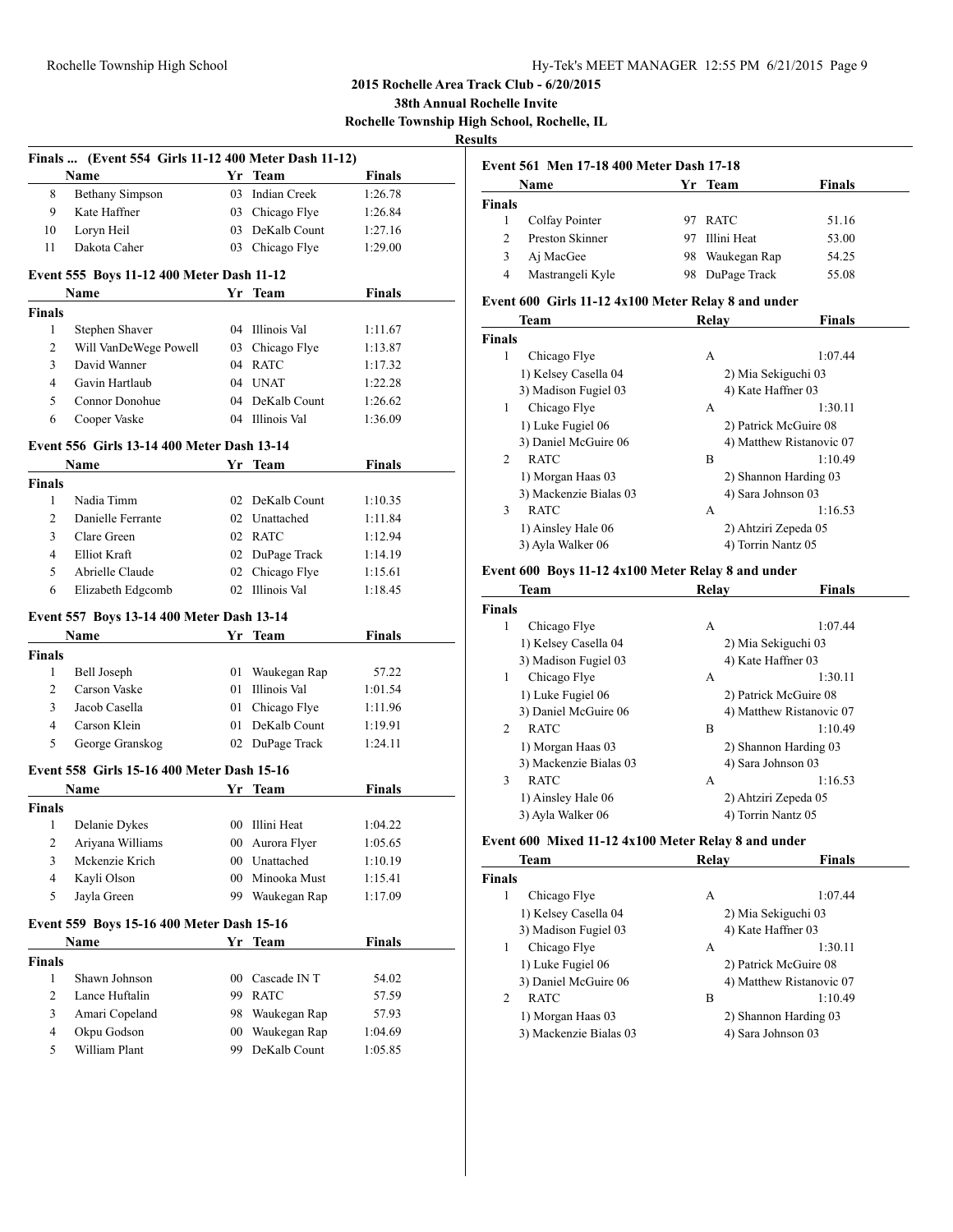#### **3** Sochelle Invite

**Rochelle Township High School, Rochelle, IL**

| Finals  (Event 600 Mixed 11-12 4x100 Meter Relay 8 and under) |                    |                                  |
|---------------------------------------------------------------|--------------------|----------------------------------|
| Team                                                          | <b>Relay</b>       | <b>Finals</b>                    |
| <b>RATC</b><br>3                                              | A                  | 1:16.53                          |
| 1) Ainsley Hale 06                                            |                    | 2) Ahtziri Zepeda 05             |
| 3) Ayla Walker 06                                             | 4) Torrin Nantz 05 |                                  |
| Event 606 Women 17-18 4x100 Meter Relay 13-14                 |                    |                                  |
| Team                                                          | Relay              | <b>Finals</b>                    |
| <b>Finals</b>                                                 |                    |                                  |
| $\mathbf{1}$<br><b>RATC</b>                                   | A                  | 48.94                            |
| 1) Clare Green 02                                             | 2) Ellie Kinn 03   |                                  |
| 3) Sofia Lenkaitis 03                                         |                    | 4) Liberty Hayes 03              |
| <b>RATC</b><br>$\mathbf{1}$                                   | A                  | 1:00.84                          |
| 1) Michael Drendel 98                                         |                    | 2) Matthew Drendel 98            |
| 3) Andrew Myers 99                                            |                    | 4) Lance Huftalin 99             |
| <b>RATC</b><br>$\overline{2}$                                 | A                  | 1:14.59                          |
| 1) David Wanner 04                                            | 2) Zach Long 02    |                                  |
| 3) Josue Huerta 03                                            |                    | 4) Christian Harding 04          |
| Event 606 Men 17-18 4x100 Meter Relay 13-14                   |                    |                                  |
| Team                                                          | Relay              | <b>Finals</b>                    |
| <b>Finals</b>                                                 |                    |                                  |
| $\mathbf{1}$<br><b>RATC</b>                                   | A                  | 48.94                            |
| 1) Clare Green 02                                             | 2) Ellie Kinn 03   |                                  |
| 3) Sofia Lenkaitis 03                                         |                    | 4) Liberty Hayes 03              |
| <b>RATC</b><br>$\mathbf{1}$                                   | A                  | 1:00.84                          |
| 1) Michael Drendel 98                                         |                    | 2) Matthew Drendel 98            |
| 3) Andrew Myers 99                                            |                    | 4) Lance Huftalin 99             |
| <b>RATC</b><br>2                                              | A                  | 1:14.59                          |
| 1) David Wanner 04                                            | 2) Zach Long 02    |                                  |
| 3) Josue Huerta 03                                            |                    | 4) Christian Harding 04          |
| Event 606 Mixed 17-18 4x100 Meter Relay 13-14                 |                    |                                  |
| Team                                                          | Relay              | <b>Finals</b>                    |
| <b>Finals</b>                                                 |                    |                                  |
| 1<br><b>RATC</b>                                              | A                  | 48.94                            |
| 1) Clare Green 02                                             | 2) Ellie Kinn 03   |                                  |
| 3) Sofia Lenkaitis 03<br>1                                    |                    | 4) Liberty Hayes 03              |
| <b>RATC</b><br>1) Michael Drendel 98                          | A                  | 1:00.84<br>2) Matthew Drendel 98 |
| 3) Andrew Myers 99                                            |                    | 4) Lance Huftalin 99             |
| <b>RATC</b><br>2                                              | A                  | 1:14.59                          |
| 1) David Wanner 04                                            | 2) Zach Long 02    |                                  |
| 3) Josue Huerta 03                                            |                    | 4) Christian Harding 04          |
|                                                               |                    |                                  |
| Event 652 Girls 9-10 1500 Meter Run 9-10                      |                    |                                  |
| <b>Name</b>                                                   | Yr Team            | <b>Finals</b>                    |
| <b>Finals</b>                                                 |                    |                                  |
| $\mathbf{1}$<br>Jolee Larson                                  | 05 Unattached      | 5:49.58                          |
| 2<br>Kelly Finn                                               | 05 Chicago Flye    | 6:57.23                          |
| Event 652 Girls 11-12 1500 Meter Run 9-10                     |                    |                                  |
| Name                                                          | Yr Team            | <b>Finals</b>                    |
| <b>Finals</b>                                                 |                    |                                  |
|                                                               |                    |                                  |

2 Nicole Pocivasek 02 Illinois Val 5:48.98

| ılts                          |                                                                                                                                                                                                                               |                            |                    |
|-------------------------------|-------------------------------------------------------------------------------------------------------------------------------------------------------------------------------------------------------------------------------|----------------------------|--------------------|
| 3                             | Amber Vroman                                                                                                                                                                                                                  | 03 Minooka Must            | 5:50.60            |
| 4                             | Michaela Dykes                                                                                                                                                                                                                | 03 Illini Heat             | 6:29.64            |
| 5                             | Caroline Turner                                                                                                                                                                                                               | 04 Chicago Flye            | 6:57.48            |
|                               | Event 652 Boys 6-8 1500 Meter Run 9-10                                                                                                                                                                                        |                            |                    |
|                               | Name                                                                                                                                                                                                                          | Yr Team                    | <b>Finals</b>      |
|                               |                                                                                                                                                                                                                               |                            |                    |
| Finals<br>1                   | Zachary Pocivasek                                                                                                                                                                                                             | 07 Illinois Val            | 6:40.22            |
|                               |                                                                                                                                                                                                                               |                            |                    |
|                               | Event 652 Boys 11-12 1500 Meter Run 9-10                                                                                                                                                                                      |                            |                    |
|                               | <b>Example 18 Yr Team</b><br>Name                                                                                                                                                                                             |                            | <b>Finals</b>      |
| <b>Finals</b>                 |                                                                                                                                                                                                                               |                            |                    |
| $\mathbf{1}$                  | Alex Taylor                                                                                                                                                                                                                   | 03 DeKalb Count            | 5:30.88            |
| $\overline{2}$                | Jonah Singer                                                                                                                                                                                                                  | 04 Illini Heat             | 5:45.88            |
| 3                             | Jack Fleck                                                                                                                                                                                                                    | 03 Chicago Flye            | 5:47.40            |
| 4                             | David Wanner                                                                                                                                                                                                                  | 04 RATC                    | 6:22.77            |
|                               | Event 656 Girls 13-14 1500 Meter Run 13-14                                                                                                                                                                                    |                            |                    |
|                               | Name and the same state of the state of the state of the state of the state of the state of the state of the state of the state of the state of the state of the state of the state of the state of the state of the state of | Yr Team                    | Finals             |
| Finals                        |                                                                                                                                                                                                                               |                            |                    |
| 1                             | Jade Milostan                                                                                                                                                                                                                 | 01 Unattached              | 5:59.47            |
| $\overline{2}$                | Alexandra Eisenreich                                                                                                                                                                                                          | 01 Unattached              | 6:00.25            |
| 3                             | Lili Walker                                                                                                                                                                                                                   | 02 DeKalb Count            | 6:47.30            |
|                               |                                                                                                                                                                                                                               |                            |                    |
|                               | Event 656 Girls 15-16 1500 Meter Run 13-14                                                                                                                                                                                    |                            |                    |
|                               | Name                                                                                                                                                                                                                          | Yr Team                    | <b>Finals</b>      |
| <b>Finals</b><br>$\mathbf{1}$ |                                                                                                                                                                                                                               |                            |                    |
|                               | Delanie Dykes                                                                                                                                                                                                                 | 00 Illini Heat             | 5:45.45            |
|                               |                                                                                                                                                                                                                               |                            |                    |
|                               | <b>Event 657 Boys 13-14 1500 Meter Run 13-14</b>                                                                                                                                                                              |                            |                    |
|                               | <b>Name</b>                                                                                                                                                                                                                   | Yr Team                    | <b>Finals</b>      |
| Finals                        |                                                                                                                                                                                                                               |                            |                    |
| $\mathbf{1}$                  | Aiden Donohue                                                                                                                                                                                                                 | 02 DeKalb Count            | 5:25.96            |
| 2                             | Benjamin Turner                                                                                                                                                                                                               | 02 Chicago Flye            | 5:57.68            |
| 3                             | Carson Klein                                                                                                                                                                                                                  | 01 DeKalb Count            | 6:39.12            |
|                               |                                                                                                                                                                                                                               |                            |                    |
|                               | Event 657 Boys 15-16 1500 Meter Run 13-14<br><b>Name</b>                                                                                                                                                                      |                            |                    |
|                               |                                                                                                                                                                                                                               | Yr Team                    | Finals             |
| Finals<br>1                   | Thomas Wuchte                                                                                                                                                                                                                 | 99 DeKalb Count            | 4:52.68            |
| 2                             |                                                                                                                                                                                                                               |                            |                    |
| 3                             | Austin Walsh<br>Logan Schaefer                                                                                                                                                                                                | 00 RATC<br>00 Illinois Val | 5:17.95<br>5:26.08 |
| 4                             | Jacob Pocivasek                                                                                                                                                                                                               | 00 Illinois Val            | 5:38.74            |
|                               |                                                                                                                                                                                                                               |                            |                    |
|                               | Event 657 Boys 17-18 1500 Meter Run 13-14                                                                                                                                                                                     |                            |                    |
|                               | Name                                                                                                                                                                                                                          | Yr Team                    | <b>Finals</b>      |
| <b>Finals</b>                 |                                                                                                                                                                                                                               |                            |                    |
| 1                             | Julian Hernandez                                                                                                                                                                                                              | 98 RATC                    | 4:44.15            |
| 2                             | Romeo Blackburn                                                                                                                                                                                                               | 98 Unattached              | 4:46.25            |
|                               | Event 700 Girls 6-8 200 Meter Dash 8 and under                                                                                                                                                                                |                            |                    |
|                               | Name                                                                                                                                                                                                                          | Yr Team                    | Finals             |
| Finals                        |                                                                                                                                                                                                                               |                            |                    |
| 1                             | Maggie Carter                                                                                                                                                                                                                 | 07 RATC                    | 46.27              |
| 2                             | Leiya Smith                                                                                                                                                                                                                   | 09 RATC                    | 47.53              |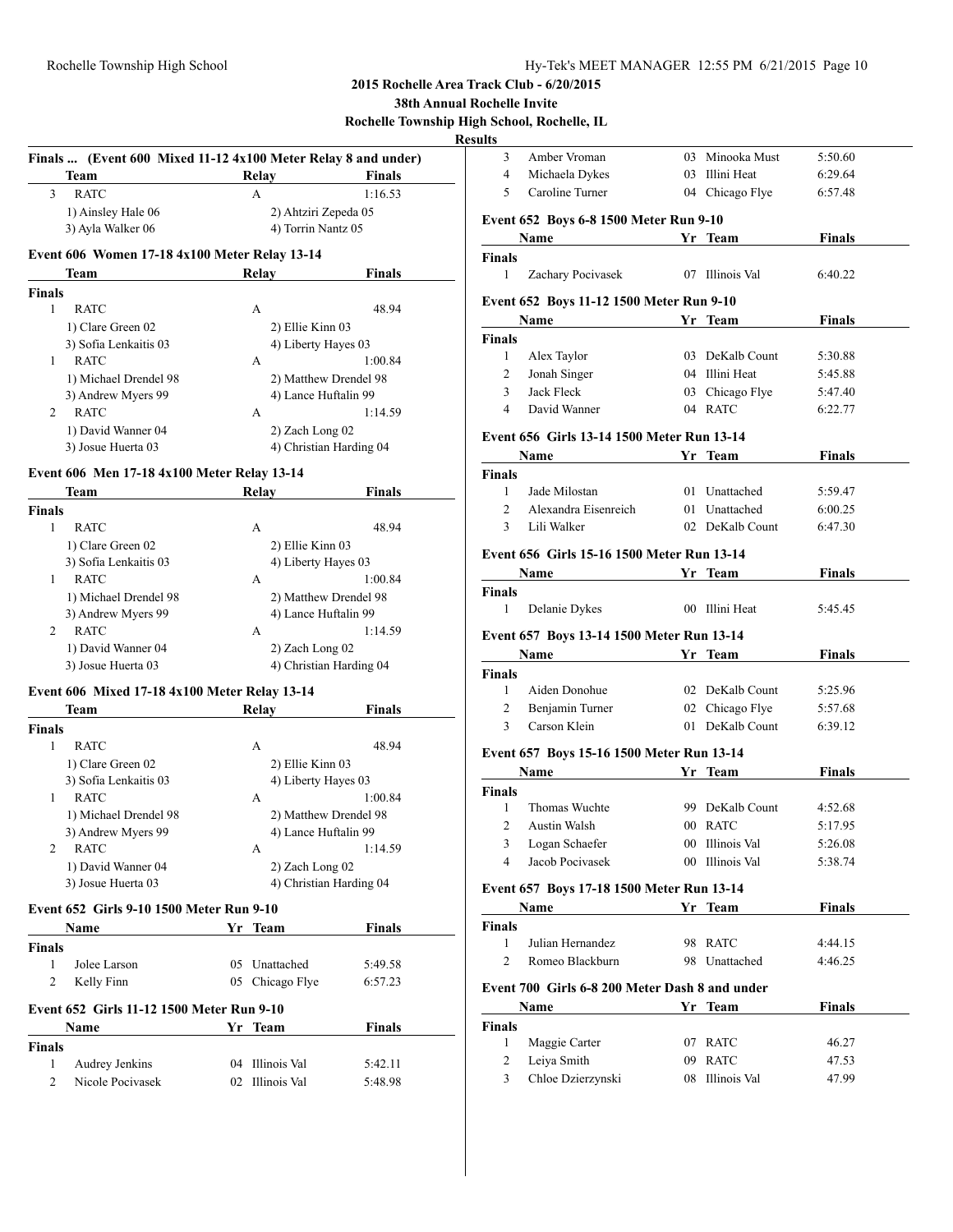**38th Annual Rochelle Invite Rochelle Township High School, Rochelle, IL**

|               | Finals  (Event 700 Girls 6-8 200 Meter Dash 8 and under) |    |                     |               |  |
|---------------|----------------------------------------------------------|----|---------------------|---------------|--|
|               | Name                                                     |    | Yr Team             | <b>Finals</b> |  |
| 4             | <b>Dylan Estes</b>                                       | 08 | <b>RATC</b>         | 49.23         |  |
| 5             | Brisa Zepeda                                             |    | 07 RATC             | 49.44         |  |
| 6             | Clara Vaske                                              |    | 08 Illinois Val     | 50.71         |  |
| 7             | Naleia Fonfara                                           |    | 07 RATC             | 52.73         |  |
| 8             | Jasmine Walsh                                            |    | 08 RATC             | 56.38         |  |
|               | Event 701 Boys 6-8 200 Meter Dash 8 and under            |    |                     |               |  |
|               | Name                                                     |    | Yr Team             | <b>Finals</b> |  |
| <b>Finals</b> |                                                          |    |                     |               |  |
| 1             | <b>Brandon Buffo</b>                                     |    | 08 Illinois Val     | 39.41         |  |
| 2             | Aidan Martin                                             |    | 08 DeKalb Count     | 39.71         |  |
| 3             | Reegan Kellett                                           |    | 07 Illinois Val     | 46.53         |  |
| 4             | Zackary Dreska                                           |    | 08 RATC             | 47.90         |  |
| 5             | Landon Cole                                              |    | 08 Illinois Val     | 48.92         |  |
| 6             | William Sramek                                           |    | 07 Illinois Val     | 59.13         |  |
| 7             | Patrick McGuire                                          |    | 08 Chicago Flye     | 1:03.23       |  |
|               | <b>Event 702 Girls 9-10 200 Meter Dash 9-10</b>          |    |                     |               |  |
|               | Name                                                     |    | Yr Team             | <b>Finals</b> |  |
| <b>Finals</b> |                                                          |    |                     |               |  |
| 1             | Jill Shotsberger                                         |    | 05 Indian Creek     | 36.33         |  |
| 2             | Sierah Shaver                                            |    | 05 Illinois Val     | 39.04         |  |
| 3             | Ainsley Hale                                             |    | 06 RATC             | 42.04         |  |
| 4             | Kylie Smith                                              |    | 06 RATC             | 42.51         |  |
| 5             | Ahtziri Zepeda                                           |    | 05 RATC             | 43.16         |  |
| 6             | Samone House                                             |    | 06 RATC             | 43.66         |  |
|               |                                                          |    |                     |               |  |
|               | Event 703 Boys 9-10 200 Meter Dash 9-10                  |    |                     |               |  |
|               | Name                                                     |    | Yr Team             | <b>Finals</b> |  |
| <b>Finals</b> |                                                          |    |                     |               |  |
| 1             | Quenton Rogers                                           |    | 05 Illini Heat      | 33.31         |  |
| 2             | Gustav Cambier                                           |    | 05 DeKalb Count     | 36.50         |  |
| 3             | Zach Ferrante                                            |    | 05 Unattached       | 40.00         |  |
| 4             | Nolan Fonfara                                            |    | 05 RATC             | 42.22         |  |
| 5             | <b>Andrew Bolis</b>                                      |    | 06 Illinois Val     | 42.75         |  |
| 6             | Luke Fugiel                                              |    | 06 Chicago Flye     | 43.60         |  |
| 7             | David Dreska                                             |    | 05 RATC             | 45.08         |  |
| 8             | Palacio Julius                                           |    | 05 Waukegan Rap     | 49.04         |  |
|               | Event 704 Girls 11-12 200 Meter Dash 11-12               |    |                     |               |  |
|               | <b>Name</b>                                              |    | Yr Team             | Finals        |  |
| <b>Finals</b> |                                                          |    |                     |               |  |
| 1             | Kelsey Casella                                           | 04 | Chicago Flye        | 33.93         |  |
| 2             | Liberty Hayes                                            | 03 | <b>RATC</b>         | 33.96         |  |
| 3             | Sariyah Watson                                           | 04 | Aurora Flyer        | 35.01         |  |
| 4             | Mia Sekiguchi                                            | 03 | Chicago Flye        | 35.55         |  |
| 5             | Dakota Caher                                             | 03 | Chicago Flye        | 37.72         |  |
| 6             | Shannon Harding                                          | 03 | <b>RATC</b>         | 37.75         |  |
| 7             | Sofia Lenkaitis                                          | 03 | <b>RATC</b>         | 38.55         |  |
| 8             | <b>Bethany Simpson</b>                                   | 03 | <b>Indian Creek</b> | 39.00         |  |
| 9             | Kaitlyn Frazier                                          | 03 | Unattached          | 39.09         |  |
| 10            | Madison Fugiel                                           | 03 | Chicago Flye        | 40.92         |  |
|               |                                                          |    |                     |               |  |

|                | <b>Event 704 Girls 13-14 200 Meter Dash 11-12</b> |    |                 |               |
|----------------|---------------------------------------------------|----|-----------------|---------------|
|                | Name                                              |    | Yr Team         | <b>Finals</b> |
| <b>Finals</b>  |                                                   |    |                 |               |
| 1              | Nadia Timm                                        |    | 02 DeKalb Count | 33.00         |
| 2              | Jamie Ward                                        |    | 02 Unattached   | 34.55         |
| 3              | Abrielle Claude                                   |    | 02 Chicago Flye | 37.08         |
|                | Event 705 Boys 11-12 200 Meter Dash 11-12         |    |                 |               |
|                | Name                                              |    | Yr Team         | Finals        |
| Finals         |                                                   |    |                 |               |
| 1              | Erik Books                                        |    | 03 DeKalb Count | 30.62         |
| 2              | Aidan Cortinas                                    |    | 03 DeKalb Count | 32.37         |
| 3              | Will VanDeWege Powell                             |    | 03 Chicago Flye | 33.24         |
| $\overline{4}$ | Aidan Killmer                                     |    | 03 DuPage Track | 33.49         |
| 5              | Michael Robinson                                  |    | 03 DeKalb Count | 33.78         |
| 6              | Stephen Shaver                                    |    | 04 Illinois Val | 35.30         |
| 7              | Evan Lowder                                       |    | 03 Unattached   | 35.50         |
| 8              | Palacio Isaac                                     |    | 03 Waukegan Rap | 37.54         |
| 9              | Noah Brown                                        |    | 04 RATC         | 37.64         |
| 10             | Cooper Vaske                                      |    | 04 Illinois Val | 44.45         |
| 11             | Josue Huerta                                      |    | 03 RATC         | 45.62         |
|                | Event 707 Boys 13-14 200 Meter Dash 13-14         |    |                 |               |
|                | Name                                              |    | Yr Team         | <b>Finals</b> |
| <b>Finals</b>  |                                                   |    |                 |               |
| 1              | Bell Joseph                                       | 01 | Waukegan Rap    | 27.14         |
| 2              | Bryce Hess                                        |    | 01 Unattached   | 27.61         |
| 3              | Griffin Casella                                   |    | 01 Chicago Flye | 28.65         |
| $\overline{4}$ | Ethan Lowder                                      |    | 01 Unattached   | 28.95         |
| 5              | Carson Vaske                                      |    | 01 Illinois Val | 29.12         |
| 6              | Jerrell Wright                                    |    | 01 Minooka Must | 29.51         |
| 7              | Evan Sekiguchi                                    |    | 02 Chicago Flye | 31.36         |
| 8              | Aiden Donohue                                     |    | 02 DeKalb Count | 31.83         |
| 9              | Kaiden Brooks                                     |    | 01 Unattached   | 32.87         |
| 10             | Elijah Sobecki                                    |    | 02 Chicago Flye | 34.51         |
| 11             | Lincoln Virant                                    | 01 | Chicago Flye    | 37.12         |
| 12             | Griffin Polly                                     |    | 02 DeKalb Count | 37.74         |
|                | <b>Event 708 Girls 15-16 200 Meter Dash 15-16</b> |    |                 |               |
|                | Name                                              |    | <u>Yr Team</u>  | Finals        |
| <b>Finals</b>  |                                                   |    |                 |               |
| 1              | Ariyana Williams                                  |    | 00 Aurora Flyer | 31.58         |
| 2              | Jayla Green                                       |    | 99 Waukegan Rap | 34.80         |
|                | Event 709 Boys 15-16 200 Meter Dash 15-16         |    |                 |               |
|                | Name                                              | Yr | <b>Team</b>     | <b>Finals</b> |
| <b>Finals</b>  |                                                   |    |                 |               |
| 1              | William Plant                                     | 99 | DeKalb Count    | 31.46         |
|                | Event 709 Boys 17-18 200 Meter Dash 15-16         |    |                 |               |
|                | Name                                              |    | Yr Team         | <b>Finals</b> |
| <b>Finals</b>  |                                                   |    |                 |               |
| $\mathbf{1}$   | James Robinson                                    | 97 | Trackmyspeed    | 24.87         |
| 2              | Jabari Wright                                     | 97 | Minooka Must    | 26.17         |
| 3              | Michael Cabahug                                   |    | 98 Unattached   | 26.87         |